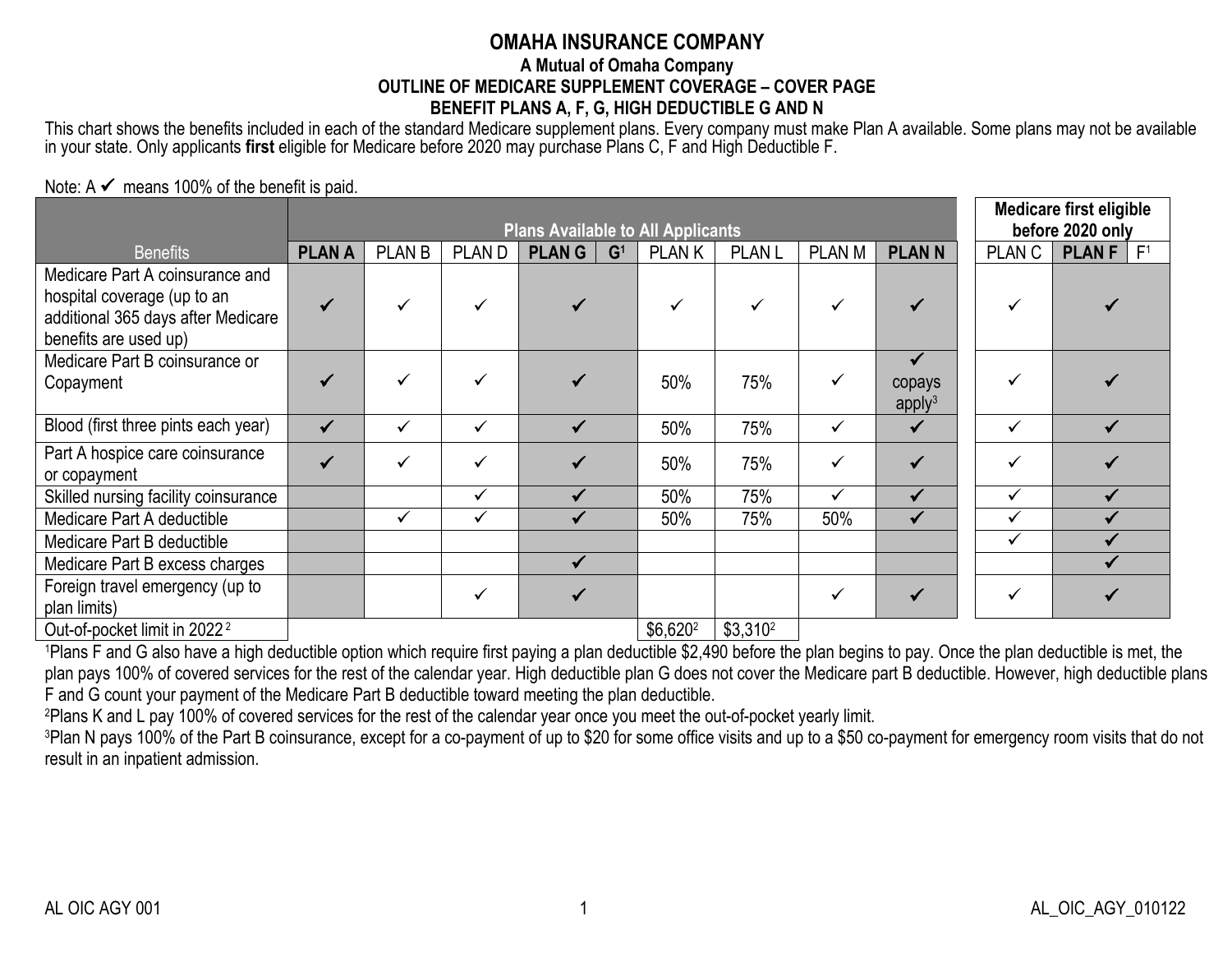#### **MONTHLY NON-TOBACCO PREMIUMS\* ZIP CODES: 354-369**

|             | <b>FEMALE</b> |             |             |               |                 | <b>MALE</b> |               |               |             |               |
|-------------|---------------|-------------|-------------|---------------|-----------------|-------------|---------------|---------------|-------------|---------------|
| Plan A      | <b>Plan F</b> | Plan G      | Plan High G | <b>Plan N</b> | <b>Attained</b> | Plan A      | <b>Plan F</b> | <b>Plan G</b> | Plan High G | <b>Plan N</b> |
| <b>NM20</b> | <b>NM23</b>   | <b>NM24</b> | <b>NM36</b> | <b>NM35</b>   | Age             | <b>NM20</b> | <b>NM23</b>   | <b>NM24</b>   | <b>NM36</b> | <b>NM35</b>   |
| 98.18       | 134.84        | 118.71      | 38.98       | 85.61         | 65              | 110.95      | 152.37        | 134.15        | 44.05       | 96.73         |
| 98.18       | 134.84        | 118.71      | 38.98       | 85.61         | 66              | 110.95      | 152.37        | 134.15        | 44.05       | 96.73         |
| 98.18       | 134.84        | 118.71      | 38.98       | 85.61         | 67              | 110.95      | 152.37        | 134.15        | 44.05       | 96.73         |
| 99.95       | 137.26        | 122.52      | 40.56       | 88.34         | 68              | 112.95      | 155.11        | 138.44        | 45.83       | 99.83         |
| 101.72      | 139.69        | 126.32      | 42.14       | 91.08         | 69              | 114.95      | 157.86        | 142.74        | 47.62       | 102.92        |
| 103.49      | 142.13        | 130.11      | 43.72       | 93.82         | $\overline{70}$ | 116.95      | 160.60        | 147.03        | 49.40       | 106.02        |
| 105.26      | 144.55        | 133.91      | 45.31       | 96.57         | 71              | 118.94      | 163.34        | 151.32        | 51.20       | 109.12        |
| 107.02      | 146.97        | 137.72      | 46.89       | 99.30         | 72              | 120.93      | 166.08        | 155.62        | 52.98       | 112.21        |
| 110.87      | 152.26        | 142.40      | 48.47       | 102.68        | 73              | 125.29      | 172.07        | 160.91        | 54.77       | 116.03        |
| 114.73      | 157.55        | 147.08      | 50.05       | 106.06        | 74              | 129.65      | 178.04        | 166.20        | 56.56       | 119.85        |
| 118.58      | 162.85        | 151.76      | 51.95       | 109.43        | 75              | 134.00      | 184.02        | 171.49        | 58.71       | 123.66        |
| 122.44      | 168.14        | 156.44      | 53.84       | 112.81        | 76              | 138.35      | 190.00        | 176.78        | 60.84       | 127.47        |
| 126.29      | 173.43        | 161.12      | 55.74       | 116.19        | 77              | 142.70      | 195.98        | 182.07        | 62.99       | 131.29        |
| 130.83      | 179.68        | 166.92      | 57.64       | 120.37        | 78              | 147.84      | 203.03        | 188.62        | 65.14       | 136.02        |
| 135.38      | 185.92        | 172.72      | 59.54       | 124.55        | 79              | 152.98      | 210.09        | 195.17        | 67.28       | 140.74        |
| 139.93      | 192.17        | 178.52      | 61.44       | 128.73        | 80              | 158.11      | 217.14        | 201.74        | 69.43       | 145.47        |
| 144.47      | 198.41        | 184.33      | 63.34       | 132.92        | 81              | 163.25      | 224.20        | 208.29        | 71.57       | 150.19        |
| 149.02      | 204.65        | 190.13      | 65.24       | 137.10        | 82              | 168.39      | 231.26        | 214.84        | 73.71       | 154.92        |
| 154.38      | 212.02        | 192.41      | 67.13       | 138.74        | 83              | 174.46      | 239.58        | 217.42        | 75.86       | 156.78        |
| 159.75      | 219.39        | 194.68      | 69.03       | 140.39        | 84              | 180.51      | 247.90        | 220.00        | 78.01       | 158.64        |
| 165.11      | 226.76        | 196.97      | 69.09       | 142.03        | 85              | 186.58      | 256.23        | 222.57        | 78.07       | 160.49        |
| 170.48      | 234.12        | 199.25      | 70.53       | 143.68        | 86              | 192.64      | 264.55        | 225.16        | 79.70       | 162.36        |
| 175.84      | 241.49        | 201.54      | 72.02       | 145.32        | 87              | 198.70      | 272.88        | 227.73        | 81.38       | 164.21        |
| 179.36      | 246.32        | 205.57      | 73.53       | 148.23        | 88              | 202.68      | 278.34        | 232.29        | 83.09       | 167.50        |
| 182.95      | 251.25        | 209.68      | 75.07       | 151.20        | 89              | 206.73      | 283.91        | 236.94        | 84.84       | 170.85        |
| 186.61      | 256.27        | 213.87      | 76.25       | 154.22        | 90              | 210.86      | 289.59        | 241.68        | 86.17       | 174.27        |
| 190.34      | 261.39        | 218.14      | 77.45       | 157.30        | 91              | 215.08      | 295.38        | 246.50        | 87.52       | 177.75        |
| 194.14      | 266.62        | 222.51      | 78.67       | 160.45        | 92              | 219.38      | 301.28        | 251.43        | 88.89       | 181.30        |
| 198.02      | 271.96        | 226.96      | 79.91       | 163.66        | 93              | 223.77      | 307.30        | 256.46        | 90.29       | 184.93        |
| 201.99      | 277.39        | 231.50      | 81.16       | 166.93        | 94              | 228.25      | 313.46        | 261.60        | 91.71       | 188.64        |
| 206.02      | 282.94        | 236.13      | 82.42       | 170.27        | 95              | 232.81      | 319.72        | 266.84        | 93.14       | 192.41        |
| 210.15      | 288.60        | 240.85      | 83.72       | 173.68        | 96              | 237.47      | 326.12        | 272.16        | 94.61       | 196.25        |
| 214.35      | 294.37        | 245.67      | 85.03       | 177.14        | 97              | 242.21      | 332.64        | 277.61        | 96.08       | 200.18        |
| 218.63      | 300.25        | 250.58      | 86.35       | 180.69        | 98              | 247.06      | 339.29        | 283.15        | 97.58       | 204.18        |
| 223.01      | 306.26        | 255.60      | 87.71       | 184.30        | $99+$           | 252.00      | 346.08        | 288.82        | 99.11       | 208.27        |

\*See PREMIUM INFORMATION regarding Risk Class and Household Premium Discount rating.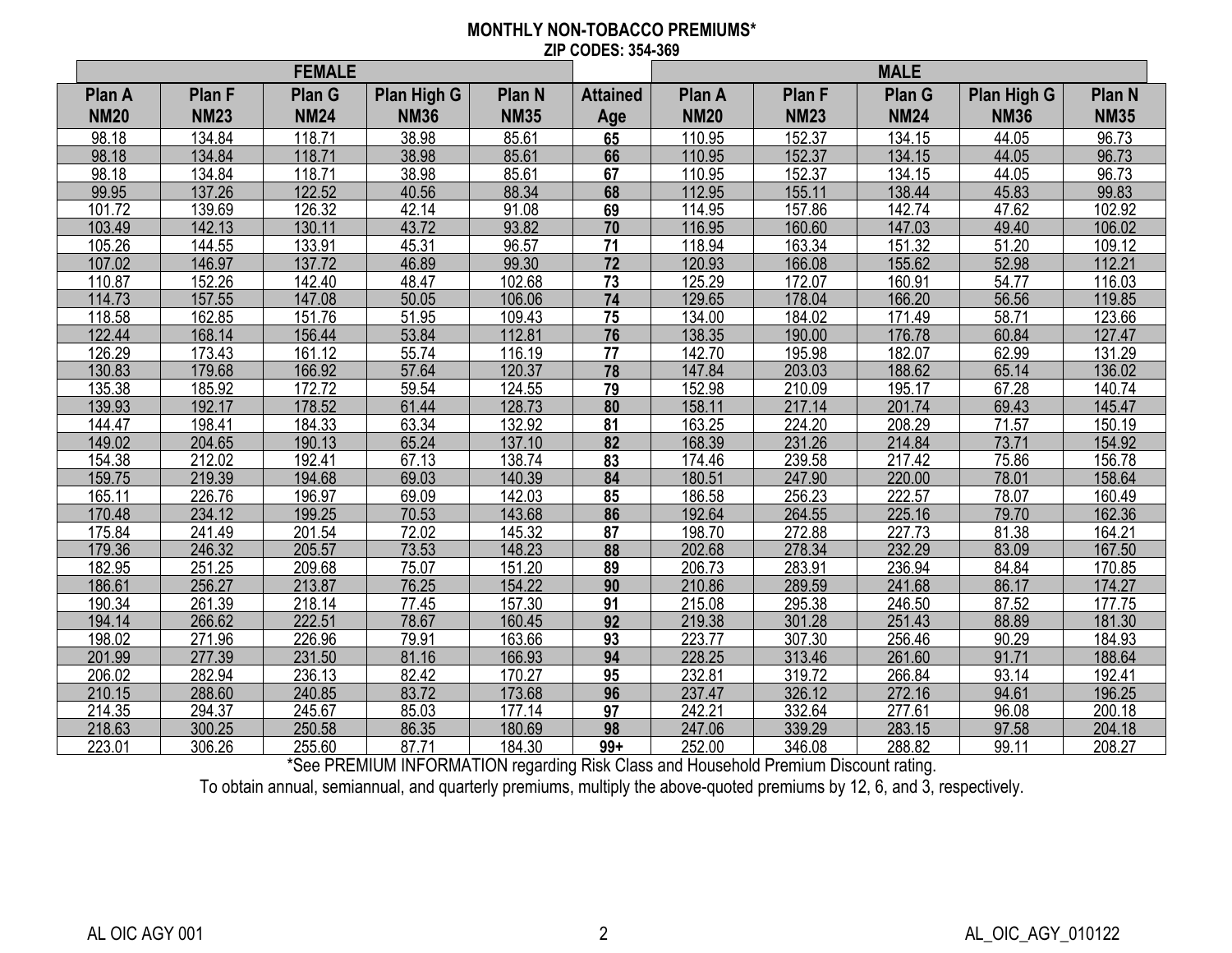#### **MONTHLY TOBACCO PREMIUMS\* ZIP CODES: 354-369**

| <b>FEMALE</b>         |                       |                              |                            |                              |                        | <b>MALE</b>           |                              |                              |                            |                                  |
|-----------------------|-----------------------|------------------------------|----------------------------|------------------------------|------------------------|-----------------------|------------------------------|------------------------------|----------------------------|----------------------------------|
| Plan A<br><b>NM20</b> | Plan F<br><b>NM23</b> | <b>Plan G</b><br><b>NM24</b> | Plan High G<br><b>NM36</b> | <b>Plan N</b><br><b>NM35</b> | <b>Attained</b><br>Age | Plan A<br><b>NM20</b> | <b>Plan F</b><br><b>NM23</b> | <b>Plan G</b><br><b>NM24</b> | Plan High G<br><b>NM36</b> | Plan <sub>N</sub><br><b>NM35</b> |
| 112.85                | 154.99                | 136.45                       | 44.80                      | 98.40                        | 65                     | 127.53                | 175.14                       | 154.19                       | 50.63                      | 111.19                           |
| 112.85                | 154.99                | 136.45                       | 44.80                      | 98.40                        | 66                     | 127.53                | 175.14                       | 154.19                       | 50.63                      | 111.19                           |
| 112.85                | 154.99                | 136.45                       | 44.80                      | 98.40                        | 67                     | 127.53                | 175.14                       | 154.19                       | 50.63                      | 111.19                           |
| 114.88                | 157.78                | 140.83                       | 46.62                      | 101.54                       | 68                     | 129.83                | 178.29                       | 159.13                       | 52.68                      | 114.75                           |
| 116.92                | 160.57                | 145.19                       | 48.44                      | 104.69                       | 69                     | 132.12                | 181.45                       | 164.07                       | 54.74                      | 118.30                           |
| 118.95                | 163.36                | 149.56                       | 50.26                      | 107.84                       | $\overline{70}$        | 134.42                | 184.60                       | 169.00                       | 56.79                      | 121.86                           |
| 120.98                | 166.15                | 153.92                       | 52.08                      | 110.99                       | 71                     | 136.72                | 187.75                       | 173.93                       | 58.85                      | 125.43                           |
| 123.02                | 168.93                | 158.29                       | 53.89                      | 114.14                       | 72                     | 139.01                | 190.90                       | 178.87                       | 60.90                      | 128.98                           |
| 127.44                | 175.01                | 163.68                       | 55.71                      | 118.03                       | 73                     | 144.01                | 197.78                       | 184.95                       | 62.96                      | 133.36                           |
| 131.87                | 181.10                | 169.06                       | 57.53                      | 121.91                       | 74                     | 149.02                | 204.64                       | 191.04                       | 65.01                      | 137.76                           |
| 136.29                | 187.19                | 174.43                       | 59.72                      | 125.78                       | 75                     | 154.02                | 211.52                       | 197.12                       | 67.48                      | 142.14                           |
| 140.73                | 193.27                | 179.82                       | 61.89                      | 129.67                       | 76                     | 159.03                | 218.39                       | 203.19                       | 69.93                      | 146.52                           |
| 145.16                | 199.35                | 185.20                       | 64.07                      | 133.55                       | 77                     | 164.02                | 225.26                       | 209.27                       | 72.40                      | 150.90                           |
| 150.38                | 206.53                | 191.87                       | 66.26                      | 138.35                       | 78                     | 169.93                | 233.37                       | 216.81                       | 74.87                      | 156.34                           |
| 155.61                | 213.70                | 198.53                       | 68.44                      | 143.16                       | 79                     | 175.84                | 241.48                       | 224.34                       | 77.33                      | 161.77                           |
| 160.84                | 220.88                | 205.20                       | 70.62                      | 147.96                       | 80                     | 181.74                | 249.59                       | 231.88                       | 79.81                      | 167.21                           |
| 166.06                | 228.05                | 211.88                       | 72.80                      | 152.78                       | 81                     | 187.64                | 257.70                       | 239.41                       | 82.26                      | 172.63                           |
| 171.28                | 235.23                | 218.54                       | 74.99                      | 157.58                       | $\overline{82}$        | 193.56                | 265.81                       | 246.95                       | 84.73                      | 178.07                           |
| 177.45                | 243.70                | 221.16                       | 77.16                      | 159.47                       | 83                     | 200.53                | 275.38                       | 249.90                       | 87.19                      | 180.21                           |
| 183.62                | 252.17                | 223.78                       | 79.35                      | 161.37                       | 84                     | 207.49                | 284.94                       | 252.87                       | 89.66                      | 182.35                           |
| 189.78                | 260.64                | 226.41                       | 79.41                      | 163.26                       | 85                     | 214.46                | 294.52                       | 255.83                       | 89.73                      | 184.47                           |
| 195.95                | 269.10                | 229.02                       | 81.07                      | 165.15                       | 86                     | 221.43                | 304.08                       | 258.80                       | 91.61                      | 186.62                           |
| 202.11                | 277.57                | 231.65                       | 82.78                      | 167.03                       | 87                     | 228.39                | 313.65                       | 261.76                       | 93.54                      | 188.75                           |
| 206.16                | 283.12                | 236.29                       | 84.52                      | 170.38                       | 88                     | 232.96                | 319.93                       | 267.00                       | 95.51                      | 192.53                           |
| 210.29                | 288.79                | 241.01                       | 86.29                      | 173.79                       | 89                     | 237.62                | 326.33                       | 272.34                       | 97.51                      | 196.38                           |
| 214.49                | 294.56                | 245.83                       | 87.65                      | 177.27                       | 90                     | 242.37                | 332.86                       | 277.79                       | 99.04                      | 200.31                           |
| 218.78                | 300.45                | 250.74                       | 89.02                      | 180.81                       | 91                     | 247.22                | 339.51                       | 283.33                       | 100.60                     | 204.31                           |
| 223.15                | 306.46                | 255.75                       | 90.42                      | 184.42                       | 92                     | 252.16                | 346.30                       | 289.00                       | 102.18                     | 208.39                           |
| 227.61                | 312.59                | 260.88                       | 91.85                      | 188.12                       | 93                     | 257.21                | 353.22                       | 294.78                       | 103.78                     | 212.56                           |
| 232.17                | 318.84                | 266.09                       | 93.29                      | 191.88                       | 94                     | 262.35                | 360.30                       | 300.69                       | 105.42                     | 216.82                           |
| 236.81                | 325.21                | 271.42                       | 94.74                      | 195.71                       | 95                     | 267.60                | 367.50                       | 306.71                       | 107.05                     | 221.16                           |
| 241.55                | 331.73                | 276.84                       | 96.23                      | 199.63                       | 96                     | 272.95                | 374.85                       | 312.83                       | 108.74                     | 225.58                           |
| 246.38                | 338.36                | 282.37                       | 97.73                      | 203.61                       | 97                     | 278.41                | 382.34                       | 319.09                       | 110.44                     | 230.09                           |
| 251.30                | 345.12                | 288.02                       | 99.26                      | 207.69                       | 98                     | 283.98                | 389.99                       | 325.46                       | 112.16                     | 234.69                           |
| 256.34                | 352.03                | 293.79                       | 100.81                     | 211.84                       | $99+$                  | 289.65                | 397.80                       | 331.97                       | 113.92                     | 239.39                           |

\*See PREMIUM INFORMATION regarding Risk Class and Household Premium Discount rating.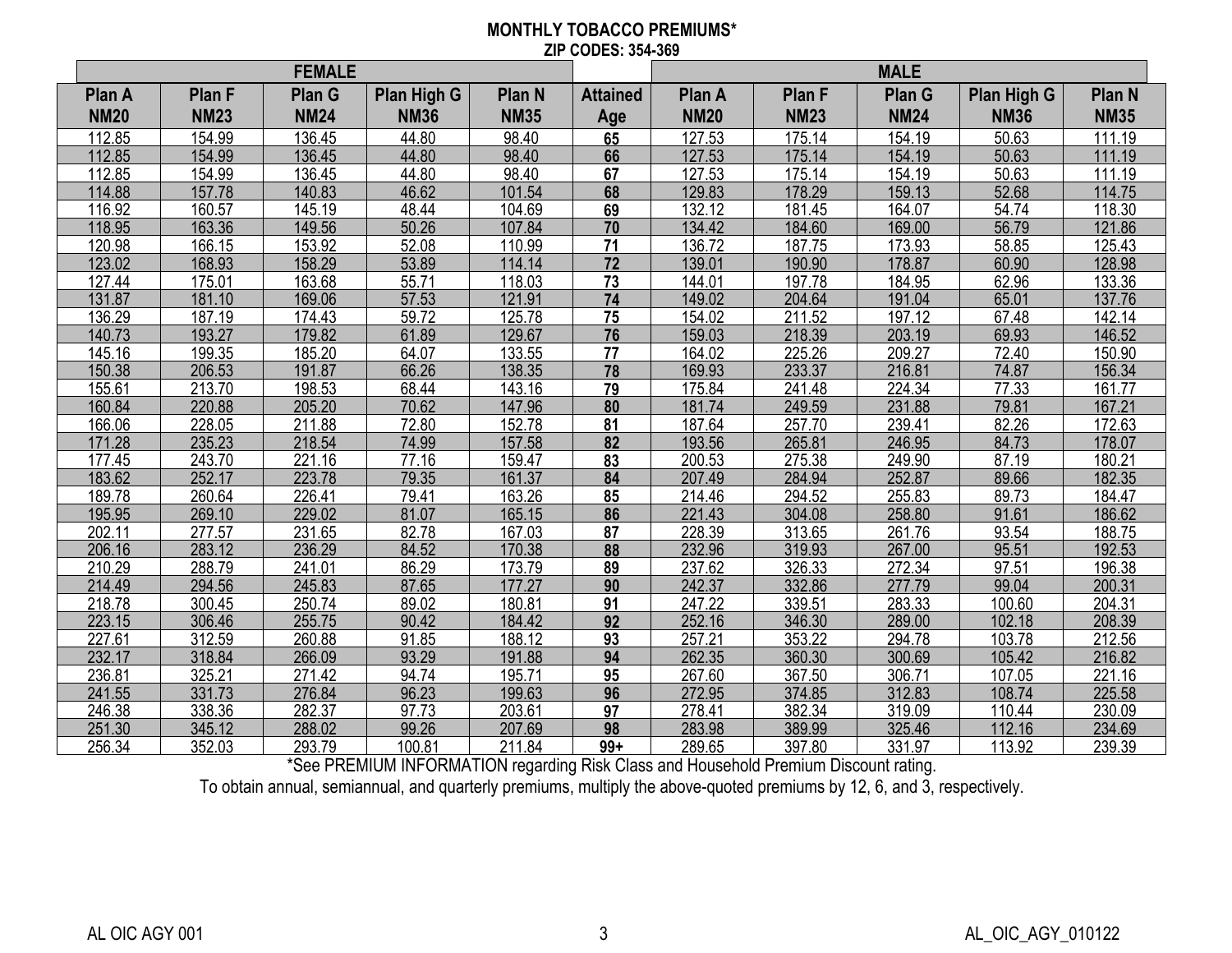#### **MONTHLY NON-TOBACCO PREMIUMS\* ZIP CODES: 350 - 352**

| <b>FEMALE</b> |             |             |             |               |                 | <b>MALE</b> |               |               |             |                   |
|---------------|-------------|-------------|-------------|---------------|-----------------|-------------|---------------|---------------|-------------|-------------------|
| Plan A        | Plan F      | Plan G      | Plan High G | <b>Plan N</b> | <b>Attained</b> | Plan A      | <b>Plan F</b> | <b>Plan G</b> | Plan High G | Plan <sub>N</sub> |
| <b>NM20</b>   | <b>NM23</b> | <b>NM24</b> | <b>NM36</b> | <b>NM35</b>   | Age             | <b>NM20</b> | <b>NM23</b>   | <b>NM24</b>   | <b>NM36</b> | <b>NM35</b>       |
| 107.11        | 147.10      | 129.51      | 42.52       | 93.39         | 65              | 121.04      | 166.22        | 146.34        | 48.05       | 105.53            |
| 107.11        | 147.10      | 129.51      | 42.52       | 93.39         | 66              | 121.04      | 166.22        | 146.34        | 48.05       | 105.53            |
| 107.11        | 147.10      | 129.51      | 42.52       | 93.39         | 67              | 121.04      | 166.22        | 146.34        | 48.05       | 105.53            |
| 109.04        | 149.74      | 133.66      | 44.25       | 96.37         | 68              | 123.22      | 169.21        | 151.03        | 50.00       | 108.91            |
| 110.97        | 152.39      | 137.80      | 45.97       | 99.36         | 69              | 125.40      | 172.21        | 155.72        | 51.95       | 112.28            |
| 112.89        | 155.05      | 141.94      | 47.70       | 102.35        | $\overline{70}$ | 127.58      | 175.20        | 160.40        | 53.90       | 115.66            |
| 114.82        | 157.69      | 146.09      | 49.43       | 105.34        | 71              | 129.76      | 178.19        | 165.08        | 55.85       | 119.04            |
| 116.75        | 160.33      | 150.24      | 51.15       | 108.33        | 72              | 131.93      | 181.18        | 169.76        | 57.80       | 122.42            |
| 120.95        | 166.11      | 155.35      | 52.88       | 112.02        | 73              | 136.68      | 187.71        | 175.53        | 59.75       | 126.58            |
| 125.15        | 171.88      | 160.45      | 54.60       | 115.70        | 74              | 141.43      | 194.23        | 181.31        | 61.70       | 130.74            |
| 129.36        | 177.66      | 165.55      | 56.68       | 119.38        | 75              | 146.18      | 200.75        | 187.09        | 64.04       | 134.90            |
| 133.57        | 183.43      | 170.67      | 58.74       | 123.07        | 76              | 150.93      | 207.27        | 192.85        | 66.37       | 139.06            |
| 137.77        | 189.20      | 175.77      | 60.81       | 126.75        | 77              | 155.67      | 213.79        | 198.62        | 68.71       | 143.22            |
| 142.73        | 196.01      | 182.10      | 62.88       | 131.31        | 78              | 161.28      | 221.49        | 205.77        | 71.06       | 148.38            |
| 147.69        | 202.82      | 188.42      | 64.95       | 135.87        | 79              | 166.89      | 229.19        | 212.92        | 73.40       | 153.54            |
| 152.65        | 209.64      | 194.75      | 67.03       | 140.43        | 80              | 172.49      | 236.88        | 220.08        | 75.74       | 158.70            |
| 157.60        | 216.44      | 201.09      | 69.10       | 145.00        | 81              | 178.09      | 244.58        | 227.22        | 78.07       | 163.84            |
| 162.56        | 223.26      | 207.41      | 71.17       | 149.56        | 82              | 183.70      | 252.28        | 234.37        | 80.41       | 169.00            |
| 168.42        | 231.29      | 209.90      | 73.23       | 151.36        | 83              | 190.32      | 261.36        | 237.18        | 82.75       | 171.03            |
| 174.27        | 239.34      | 212.38      | 75.31       | 153.15        | 84              | 196.92      | 270.44        | 239.99        | 85.10       | 173.06            |
| 180.12        | 247.37      | 214.88      | 75.37       | 154.95        | 85              | 203.54      | 279.52        | 242.80        | 85.17       | 175.08            |
| 185.97        | 255.40      | 217.36      | 76.95       | 156.74        | 86              | 210.15      | 288.60        | 245.62        | 86.94       | 177.12            |
| 191.82        | 263.44      | 219.86      | 78.57       | 158.53        | 87              | 216.76      | 297.68        | 248.43        | 88.77       | 179.14            |
| 195.66        | 268.71      | 224.26      | 80.21       | 161.70        | 88              | 221.10      | 303.65        | 253.41        | 90.64       | 182.73            |
| 199.58        | 274.09      | 228.74      | 81.90       | 164.94        | 89              | 225.52      | 309.72        | 258.48        | 92.55       | 186.38            |
| 203.57        | 279.57      | 233.31      | 83.19       | 168.24        | 90              | 230.03      | 315.91        | 263.65        | 94.00       | 190.11            |
| 207.64        | 285.15      | 237.97      | 84.49       | 171.60        | 91              | 234.63      | 322.23        | 268.91        | 95.48       | 193.91            |
| 211.79        | 290.86      | 242.73      | 85.82       | 175.03        | $\overline{92}$ | 239.33      | 328.67        | 274.29        | 96.98       | 197.78            |
| 216.03        | 296.68      | 247.60      | 87.17       | 178.54        | 93              | 244.11      | 335.24        | 279.78        | 98.50       | 201.74            |
| 220.35        | 302.61      | 252.54      | 88.54       | 182.11        | 94              | 249.00      | 341.96        | 285.38        | 100.05      | 205.79            |
| 224.75        | 308.66      | 257.60      | 89.92       | 185.75        | 95              | 253.98      | 348.79        | 291.09        | 101.60      | 209.90            |
| 229.25        | 314.84      | 262.75      | 91.33       | 189.47        | 96              | 259.05      | 355.77        | 296.91        | 103.21      | 214.10            |
| 233.84        | 321.13      | 268.00      | 92.76       | 193.25        | 97              | 264.23      | 362.88        | 302.84        | 104.82      | 218.38            |
| 238.51        | 327.55      | 273.36      | 94.20       | 197.12        | 98              | 269.52      | 370.14        | 308.89        | 106.45      | 222.74            |
| 243.29        | 334.11      | 278.83      | 95.68       | 201.06        | $99+$           | 274.91      | 377.54        | 315.07        | 108.12      | 227.20            |

\*See PREMIUM INFORMATION regarding Risk Class and Household Premium Discount rating.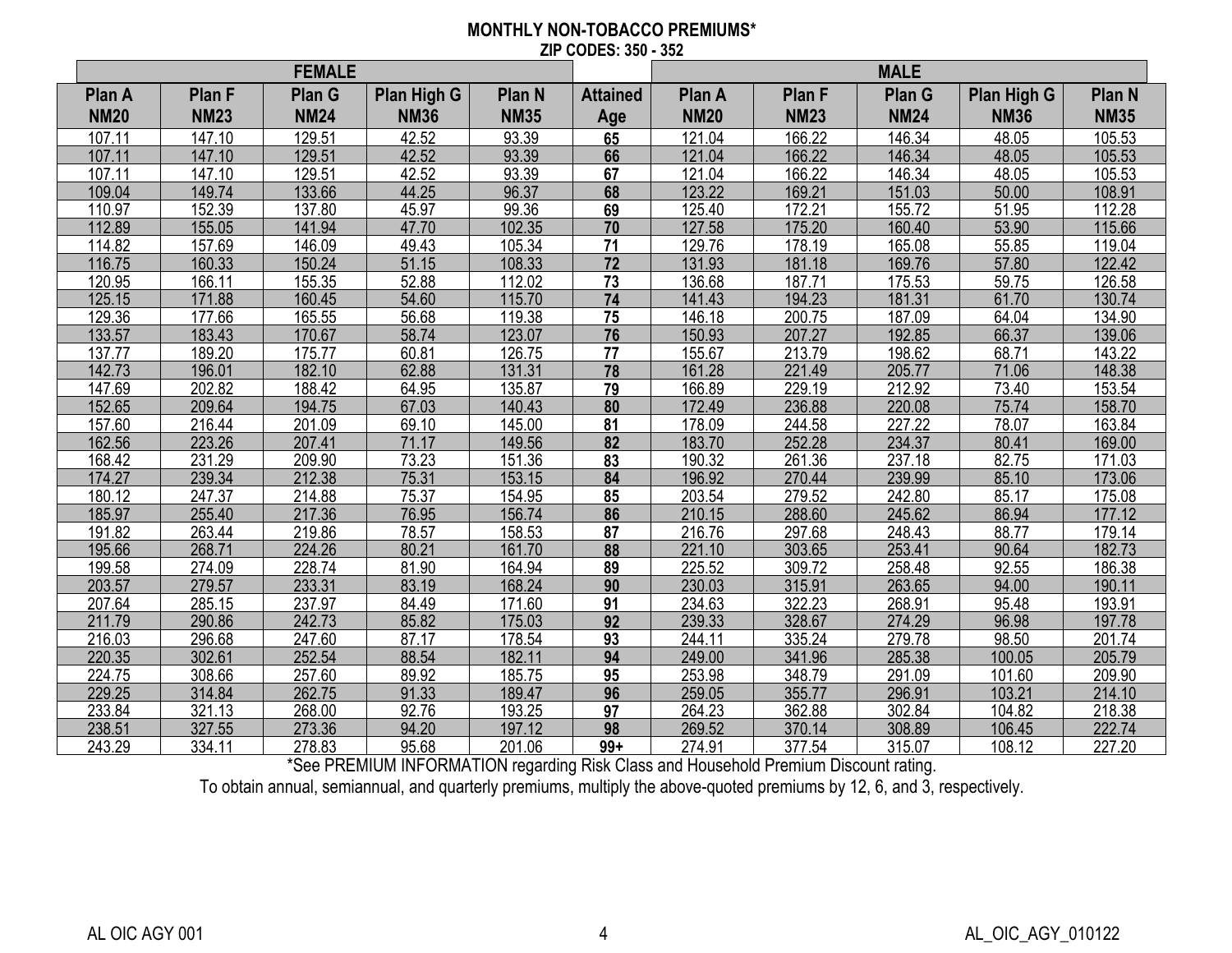#### **MONTHLY TOBACCO PREMIUMS\* ZIP CODES: 350 - 352**

| <b>FEMALE</b>         |                              |                       |                            |                       |                        | <b>MALE</b>           |                              |                       |                            |                       |
|-----------------------|------------------------------|-----------------------|----------------------------|-----------------------|------------------------|-----------------------|------------------------------|-----------------------|----------------------------|-----------------------|
| Plan A<br><b>NM20</b> | <b>Plan F</b><br><b>NM23</b> | Plan G<br><b>NM24</b> | Plan High G<br><b>NM36</b> | Plan N<br><b>NM35</b> | <b>Attained</b><br>Age | Plan A<br><b>NM20</b> | <b>Plan F</b><br><b>NM23</b> | Plan G<br><b>NM24</b> | Plan High G<br><b>NM36</b> | Plan N<br><b>NM35</b> |
| 123.11                | 169.08                       | 148.86                | 48.87                      | 107.35                | 65                     | 139.12                | 191.06                       | 168.21                | 55.23                      | 121.30                |
| 123.11                | 169.08                       | 148.86                | 48.87                      | 107.35                | 66                     | 139.12                | 191.06                       | 168.21                | 55.23                      | 121.30                |
| 123.11                | 169.08                       | 148.86                | 48.87                      | 107.35                | 67                     | 139.12                | 191.06                       | 168.21                | 55.23                      | 121.30                |
| 125.33                | 172.12                       | 153.63                | 50.86                      | 110.77                | 68                     | 141.63                | 194.50                       | 173.60                | 57.47                      | 125.18                |
| 127.55                | 175.16                       | 158.39                | 52.84                      | 114.21                | 69                     | 144.13                | 197.94                       | 178.98                | 59.71                      | 129.05                |
| 129.76                | 178.21                       | 163.15                | 54.83                      | 117.65                | $\overline{70}$        | 146.64                | 201.38                       | 184.37                | 61.95                      | 132.94                |
| 131.98                | 181.26                       | 167.91                | 56.81                      | 121.09                | $\overline{71}$        | 149.15                | 204.82                       | 189.74                | 64.20                      | 136.83                |
| 134.20                | 184.29                       | 172.69                | 58.79                      | 124.51                | 72                     | 151.64                | 208.25                       | 195.13                | 66.43                      | 140.71                |
| 139.03                | 190.93                       | 178.56                | 60.78                      | 128.76                | 73                     | 157.10                | 215.76                       | 201.76                | 68.68                      | 145.49                |
| 143.86                | 197.56                       | 184.43                | 62.76                      | 132.99                | $\overline{74}$        | 162.57                | 223.25                       | 208.41                | 70.92                      | 150.28                |
| 148.69                | 204.20                       | 190.29                | 65.15                      | 137.21                | 75                     | 168.02                | 230.75                       | 215.04                | 73.61                      | 155.06                |
| 153.52                | 210.84                       | 196.17                | 67.52                      | 141.46                | 76                     | 173.48                | 238.24                       | 221.66                | 76.29                      | 159.84                |
| 158.35                | 217.47                       | 202.03                | 69.90                      | 145.69                | 77                     | 178.93                | 245.74                       | 228.30                | 78.98                      | 164.62                |
| 164.05                | 225.30                       | 209.31                | 72.28                      | 150.93                | 78                     | 185.38                | 254.58                       | 236.52                | 81.68                      | 170.55                |
| 169.76                | 233.13                       | 216.58                | 74.66                      | 156.17                | 79                     | 191.83                | 263.43                       | 244.73                | 84.37                      | 176.48                |
| 175.46                | 240.96                       | 223.85                | 77.04                      | 161.41                | 80                     | 198.26                | 272.28                       | 252.96                | 87.06                      | 182.41                |
| 181.15                | 248.78                       | 231.14                | 79.42                      | 166.67                | 81                     | 204.70                | 281.13                       | 261.18                | 89.74                      | 188.32                |
| 186.85                | 256.62                       | 238.41                | 81.80                      | 171.91                | $\overline{82}$        | 211.15                | 289.98                       | 269.40                | 92.43                      | 194.26                |
| 193.58                | 265.85                       | 241.27                | 84.17                      | 173.97                | 83                     | 218.76                | 300.41                       | 272.62                | 95.12                      | 196.59                |
| 200.31                | 275.10                       | 244.12                | 86.56                      | 176.04                | 84                     | 226.35                | 310.85                       | 275.86                | 97.81                      | 198.92                |
| 207.03                | 284.33                       | 246.99                | 86.63                      | 178.10                | 85                     | 233.95                | 321.29                       | 279.08                | 97.89                      | 201.25                |
| 213.76                | 293.57                       | 249.84                | 88.45                      | 180.16                | 86                     | 241.56                | 331.73                       | 282.33                | 99.94                      | 203.59                |
| 220.48                | 302.80                       | 252.71                | 90.31                      | 182.22                | 87                     | 249.15                | 342.16                       | 285.55                | 102.04                     | 205.91                |
| 224.90                | 308.86                       | 257.77                | 92.20                      | 185.87                | 88                     | 254.14                | 349.02                       | 291.27                | 104.19                     | 210.03                |
| 229.40                | 315.04                       | 262.92                | 94.14                      | 189.59                | 89                     | 259.22                | 356.00                       | 297.10                | 106.38                     | 214.23                |
| 233.99                | 321.34                       | 268.18                | 95.62                      | 193.38                | 90                     | 264.40                | 363.12                       | 303.04                | 108.05                     | 218.52                |
| 238.67                | 327.76                       | 273.53                | 97.11                      | 197.24                | 91                     | 269.69                | 370.38                       | 309.09                | 109.75                     | 222.88                |
| 243.44                | 334.32                       | 279.01                | 98.64                      | 201.19                | 92                     | 275.09                | 377.78                       | 315.27                | 111.47                     | 227.34                |
| 248.30                | 341.01                       | 284.59                | 100.20                     | 205.22                | 93                     | 280.59                | 385.33                       | 321.58                | 113.21                     | 231.89                |
| 253.28                | 347.83                       | 290.28                | 101.77                     | 209.32                | 94                     | 286.21                | 393.05                       | 328.02                | 115.00                     | 236.53                |
| 258.34                | 354.78                       | 296.09                | 103.35                     | 213.50                | 95                     | 291.93                | 400.91                       | 334.59                | 116.78                     | 241.27                |
| 263.51                | 361.88                       | 302.01                | 104.98                     | 217.78                | 96                     | 297.76                | 408.93                       | 341.27                | 118.63                     | 246.09                |
| 268.78                | 369.12                       | 308.05                | 106.62                     | 222.13                | 97                     | 303.72                | 417.10                       | 348.10                | 120.48                     | 251.01                |
| 274.15                | 376.49                       | 314.21                | 108.28                     | 226.57                | 98                     | 309.79                | 425.44                       | 355.05                | 122.35                     | 256.02                |
| 279.64                | 384.03                       | 320.50                | 109.98                     | 231.10                | $99+$                  | 315.98                | 433.96                       | 362.15                | 124.27                     | 261.15                |

\*See PREMIUM INFORMATION regarding Risk Class and Household Premium Discount rating.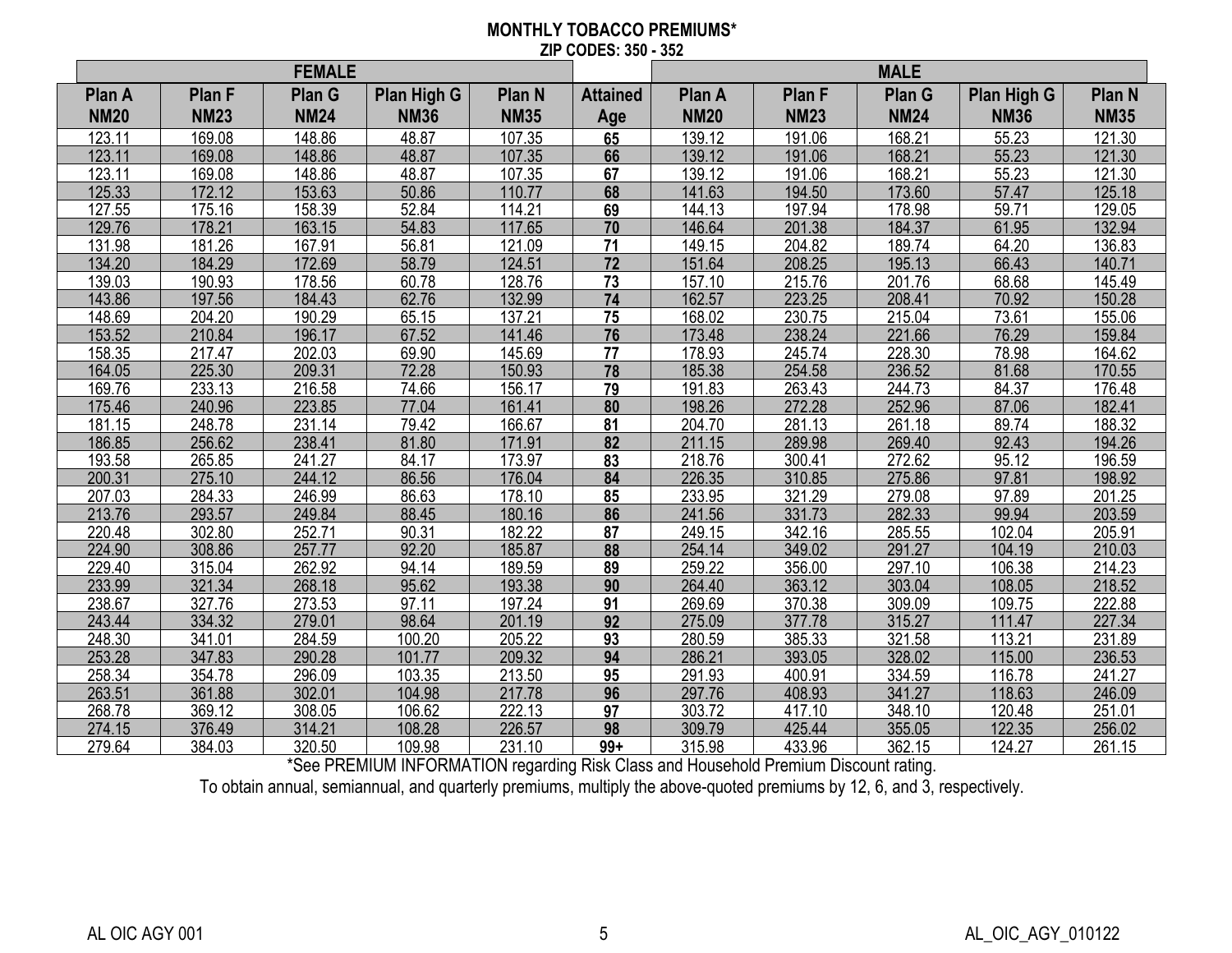#### **Disclosures**

Use this outline to compare benefits and premiums among policies.

## **Premium Information**

We, Omaha Insurance Company, can only raise your premium if we raise the premium for all the policies like yours in the same geographic area of the state where you live. Until you are age 99, your premium may change each year. This change will only be made on the first renewal date that coincides with or follows each anniversary of the policy date.

## **Risk Class Rating**

If, according to our underwriting standards, you are overweight or underweight for your height, you will be considered to be a greater insurable risk. In such a case, your premium will be priced either as Class I – 10% or Class II – 20% higher than the rates illustrated, based on your Body Mass Index (BMI) reading. Risk class rating will not be applicable when you apply for coverage during an open enrollment or guaranteed issue period.

## **Household Premium Discount**

You are eligible for a household premium discount if: (a) you reside with your spouse (including civil union/domestic partner) of any age or (b) for the past year you have resided with at least one, but not more than three, other adults who are age 60 or older. The discounted premium will be priced 12% lower than the rates illustrated. The policy's household premium discount will be removed if the other adult or spouse no longer resides with you (other than in the case of his or her death).

### **Read Your Policy Very Carefully**

This is only an outline describing your policy's most important features. The policy is your insurance contract. You must read the policy itself to understand all of the rights and duties of both you and your insurance company.

## **Right to Return Policy**

If you find that you are not satisfied with your policy, you may return it to 3300 Mutual of Omaha Plaza, Omaha, NE 68175. If you send the policy back to us within 30 days after you receive it, we will treat the policy as if it had never been issued and return all of your payments.

# **Policy Replacement**

If you are replacing another health insurance policy, do NOT cancel it until you have actually received your new policy and are sure you want to keep it.

## **Notice**

The policy may not fully cover all of your medical costs. Neither Omaha Insurance Company nor its agents are connected with Medicare. This outline of coverage does not give all the details of Medicare Coverage. Contact your local Social Security office or consult "Medicare & You" for more details.

#### **Complete Answers Are Very Important**

When you fill out the application for the new policy, be sure to answer truthfully and completely all questions about your medical and health history. The Company may cancel your policy and refuse to pay any claims if you leave out or falsify important medical information. Review the application carefully before you sign it. Be certain that all information has been properly recorded.

## **Renewability of Policy**

Your policy is guaranteed renewable. Unless there has been a material misrepresentation, we cannot cancel your policy as long as you pay the required premium when it is due.

### **Exclusions**

Exclusions apply to your coverage. Please be sure to review the exclusions in your policy. This policy does not cover Part A benefits for benefit periods that begin while this policy is not in force, and other exclusions apply.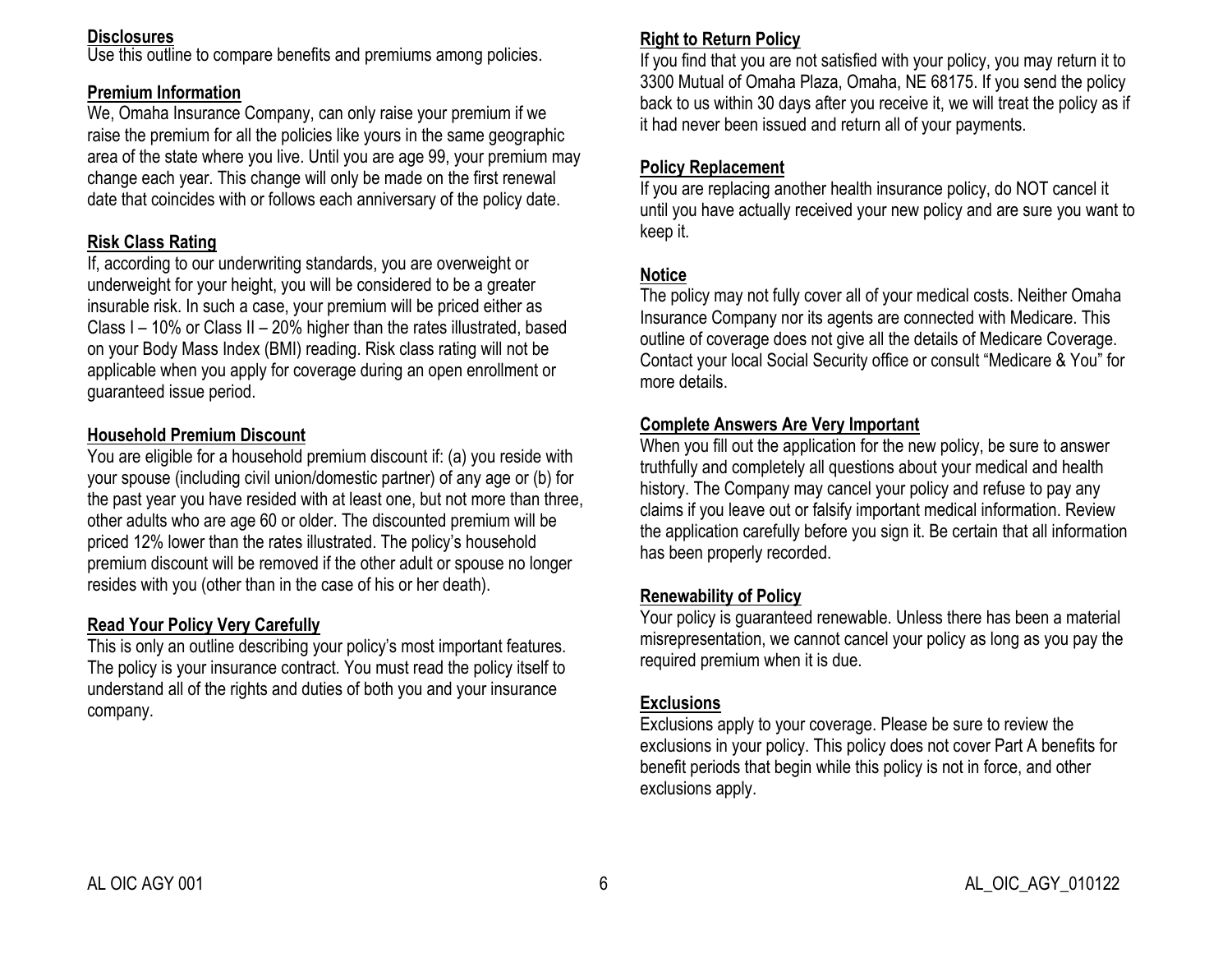#### **PLAN A MEDICARE (PART A) – HOSPITAL SERVICES – PER BENEFIT PERIOD**

\*A benefit period begins on the first day you receive service as an inpatient in a hospital and ends after you have been out of the hospital and have not received skilled care in any other facility for 60 days in a row.

| <b>SERVICES</b>                                                                                                                                                                                                                                      | <b>MEDICARE PAYS</b>                                                     | <b>PLAN A PAYS</b>                 | YOU PAY                     |
|------------------------------------------------------------------------------------------------------------------------------------------------------------------------------------------------------------------------------------------------------|--------------------------------------------------------------------------|------------------------------------|-----------------------------|
| <b>HOSPITALIZATION*</b>                                                                                                                                                                                                                              |                                                                          |                                    |                             |
| Semiprivate room and board, general nursing, and                                                                                                                                                                                                     |                                                                          |                                    |                             |
| miscellaneous services and supplies                                                                                                                                                                                                                  |                                                                          | \$0                                |                             |
| First 60 days                                                                                                                                                                                                                                        | All but \$1,556                                                          |                                    | \$1,556 (Part A deductible) |
| 61 <sup>st</sup> through 90 <sup>th</sup> day                                                                                                                                                                                                        | All but \$389 a day                                                      | \$389 a day                        | \$0                         |
| 91 <sup>st</sup> day and after:<br>While using 60 lifetime reserve days                                                                                                                                                                              | All but \$778 a day                                                      | $$778a$ day                        | \$0                         |
| Once lifetime reserve days are used:<br>Additional 365 days                                                                                                                                                                                          | \$0                                                                      | 100% of Medicare-eligible expenses | $$0**$                      |
| Beyond the additional 365 days                                                                                                                                                                                                                       | \$0                                                                      | \$0                                | All costs                   |
| <b>SKILLED NURSING FACILITY CARE*</b><br>You must meet Medicare's requirements, including<br>having been in a hospital for at least 3 days and<br>entered a Medicare-approved facility within 30 days<br>after leaving the hospital<br>First 20 days | All approved amounts                                                     | \$0                                | \$0                         |
| 21 <sup>st</sup> through 100 <sup>th</sup> day                                                                                                                                                                                                       | All but \$194.50 a day                                                   | \$0                                | Up to \$194.50 a day        |
| 101 <sup>st</sup> day and after                                                                                                                                                                                                                      | \$0                                                                      | \$0                                | All costs                   |
| <b>BLOOD</b>                                                                                                                                                                                                                                         |                                                                          |                                    |                             |
| First 3 pints                                                                                                                                                                                                                                        | \$0                                                                      | 3 pints                            | \$0                         |
| Additional amounts                                                                                                                                                                                                                                   | 100%                                                                     | \$0                                | \$0                         |
| <b>HOSPICE CARE</b>                                                                                                                                                                                                                                  | All but very limited                                                     | Medicare copayment/coinsurance     | $\overline{30}$             |
| You must meet Medicare's requirements, including a<br>doctor's certification of terminal illness                                                                                                                                                     | copayment/coinsurance for outpatient<br>drugs and inpatient respite care |                                    |                             |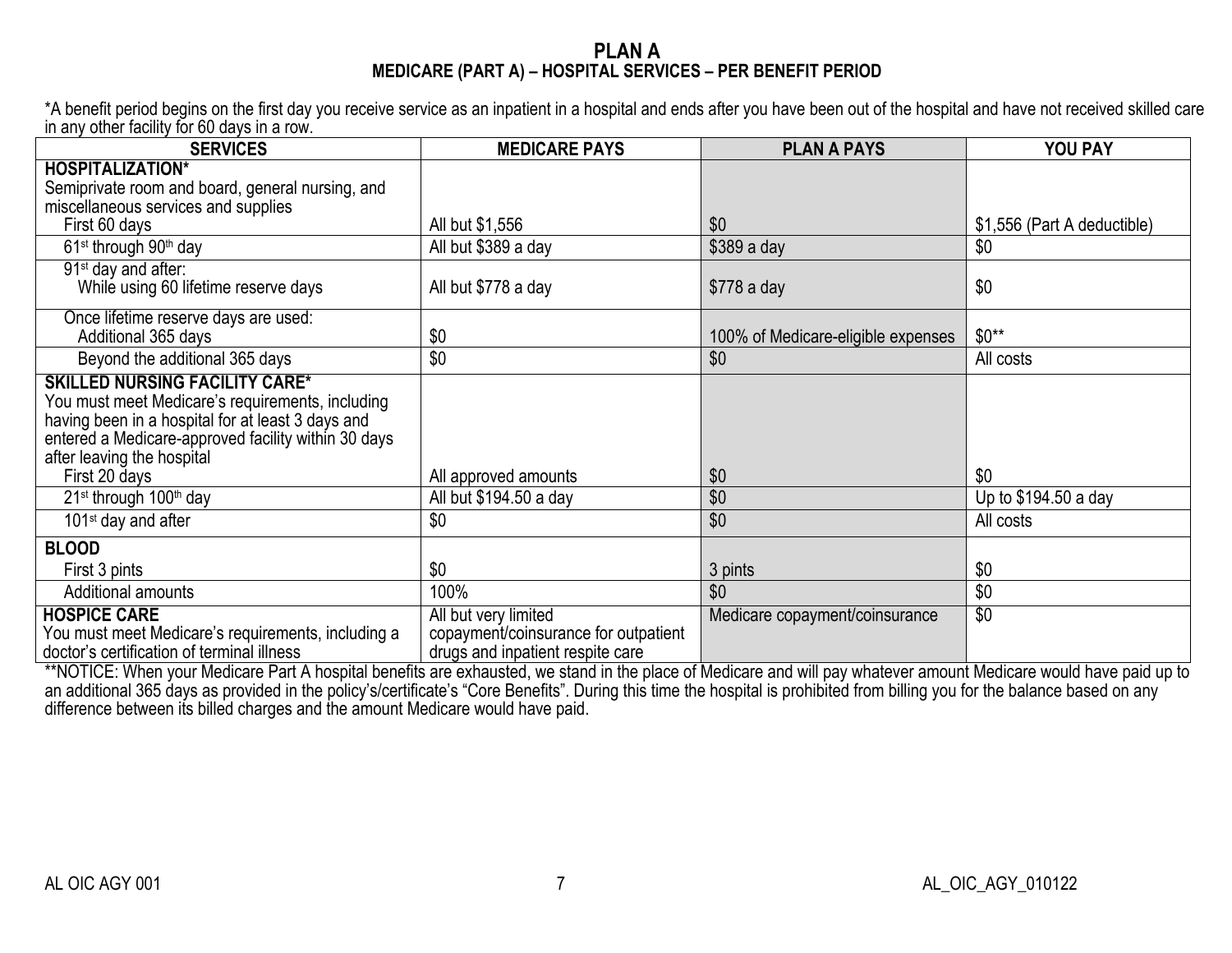# **PLAN A MEDICARE (PART B) – MEDICAL SERVICES – PER CALENDAR YEAR**

\*Once you have been billed \$233 of Medicare-approved amounts for covered services (which are noted with an asterisk), your Part B deductible will have been met for the calendar year.

| <b>SERVICES</b>                                                  | <b>MEDICARE PAYS</b> | <b>PLAN A PAYS</b> | <b>YOU PAY</b>            |
|------------------------------------------------------------------|----------------------|--------------------|---------------------------|
| <b>MEDICAL EXPENSES - IN OR OUT OF THE HOSPITAL AND</b>          |                      |                    |                           |
| OUTPATIENT HOSPITAL TREATMENT, such as physician's               |                      |                    |                           |
| services, inpatient and outpatient medical and surgical services |                      |                    |                           |
| and supplies, physical and speech therapy, diagnostic tests,     |                      |                    |                           |
| durable medical equipment                                        |                      |                    |                           |
| First \$233 of Medicare-approved amounts*                        | \$0                  | \$0                | \$233 (Part B deductible) |
| Remainder of Medicare-approved amounts                           | Generally 80%        | Generally 20%      | \$0                       |
| Part B Excess Charges (above Medicare-approved amounts)          | \$0                  | \$0                | All costs                 |
| <b>BLOOD</b>                                                     |                      |                    |                           |
| First 3 pints                                                    | \$0                  | All costs          | \$0                       |
| Next \$233 of Medicare-approved amounts*                         | \$0                  | \$0                | \$233 (Part B deductible) |
| Remainder of Medicare-approved amounts                           | 80%                  | 20%                | \$0                       |
| <b>CLINICAL LABORATORY SERVICES - TESTS FOR</b>                  |                      |                    |                           |
| <b>DIAGNOSTIC SERVICES</b>                                       | 100%                 | \$0                | \$0                       |

**PARTS A AND B**

| <b>HOME HEALTH CARE - MEDICARE-APPROVED SERVICES</b>           |      |     |                           |
|----------------------------------------------------------------|------|-----|---------------------------|
| Medically necessary skilled care services and medical supplies | 100% | \$0 |                           |
| <b>DURABLE MEDICAL EQUIPMENT</b>                               |      |     |                           |
| First \$233 of Medicare-approved amounts*                      | \$0  | \$0 | \$233 (Part B deductible) |
| Remainder of Medicare-approved amounts                         | 80%  | 20% |                           |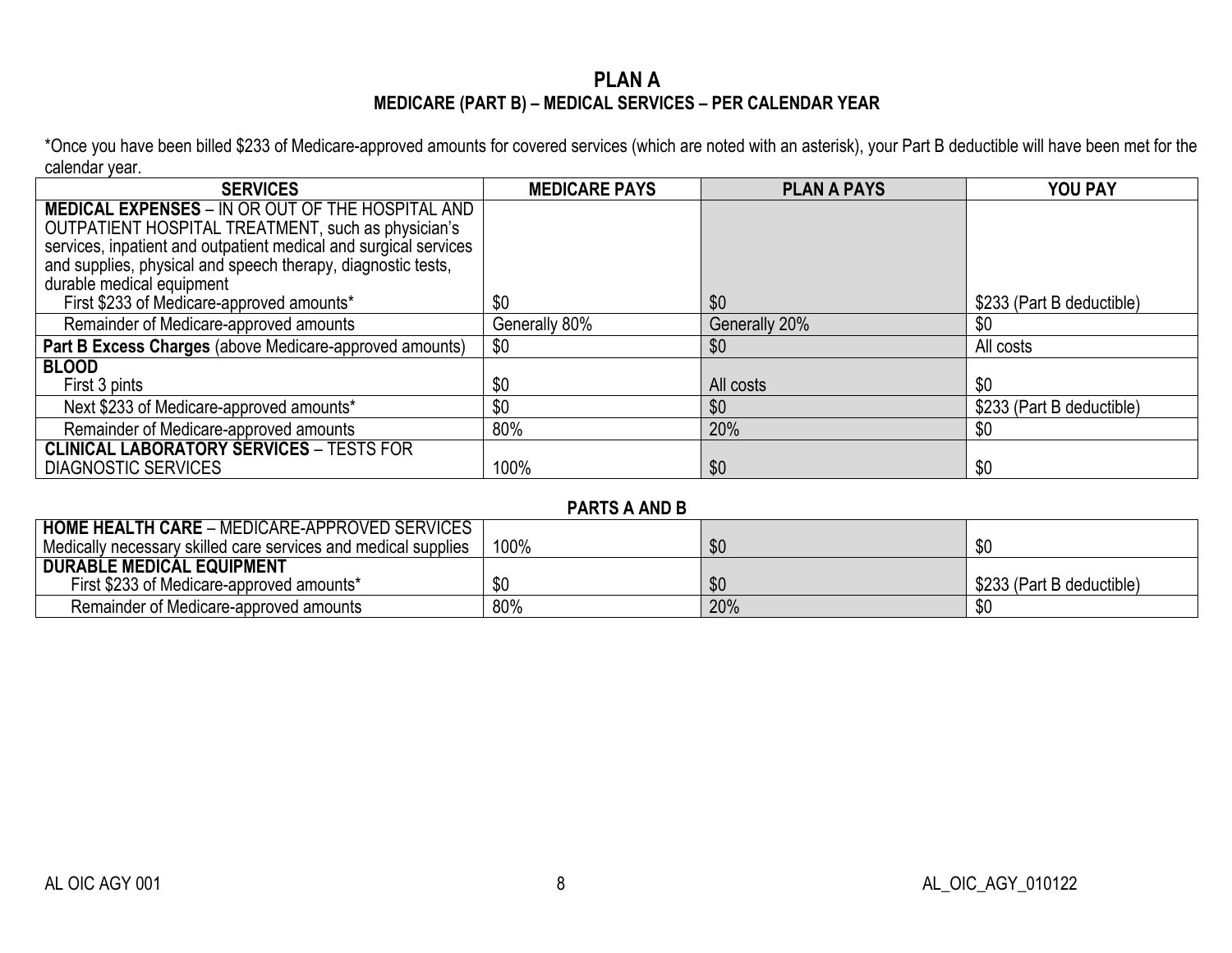#### **PLAN F MEDICARE (PART A) – HOSPITAL SERVICES – PER BENEFIT PERIOD Medicare first eligible before 2020 only**

\*A benefit period begins on the first day you receive service as an inpatient in a hospital and ends after you have been out of the hospital and have not received skilled care in any other facility for 60 days in a row.

| <b>SERVICES</b>                                                                                                                                                                                                                   | <b>MEDICARE PAYS</b>                                                                                | <b>PLAN F PAYS</b>                 | <b>YOU PAY</b>   |
|-----------------------------------------------------------------------------------------------------------------------------------------------------------------------------------------------------------------------------------|-----------------------------------------------------------------------------------------------------|------------------------------------|------------------|
| <b>HOSPITALIZATION*</b>                                                                                                                                                                                                           |                                                                                                     |                                    |                  |
| Semiprivate room and board, general nursing, and                                                                                                                                                                                  |                                                                                                     |                                    |                  |
| miscellaneous services and supplies                                                                                                                                                                                               |                                                                                                     |                                    |                  |
| First 60 days                                                                                                                                                                                                                     | All but \$1,556                                                                                     | \$1,556 (Part A deductible)        | \$0              |
| 61 <sup>st</sup> through 90 <sup>th</sup> day                                                                                                                                                                                     | All but \$389 a day                                                                                 | $$389a$ day                        | $\overline{\$0}$ |
| 91 <sup>st</sup> day and after:                                                                                                                                                                                                   |                                                                                                     |                                    |                  |
| While using 60 lifetime reserve days                                                                                                                                                                                              | All but \$778 a day                                                                                 | $$778a$ day                        | \$0              |
| Once lifetime reserve days are used:                                                                                                                                                                                              |                                                                                                     |                                    |                  |
| Additional 365 days                                                                                                                                                                                                               | \$0                                                                                                 | 100% of Medicare-eligible expenses | $$0**$           |
| Beyond the additional 365 days                                                                                                                                                                                                    | $\overline{30}$                                                                                     | \$0                                | All costs        |
| <b>SKILLED NURSING FACILITY CARE*</b><br>You must meet Medicare's requirements, including having<br>been in a hospital for at least 3 days and entered a Medicare-<br>approved facility within 30 days after leaving the hospital |                                                                                                     |                                    |                  |
| First 20 days                                                                                                                                                                                                                     | All approved amounts                                                                                | \$0                                | \$0              |
| 21 <sup>st</sup> through 100 <sup>th</sup> day                                                                                                                                                                                    | All but \$194.50 a day                                                                              | Up to \$194.50 a day               | $\overline{30}$  |
| 101 <sup>st</sup> day and after                                                                                                                                                                                                   | $\overline{30}$                                                                                     | $\overline{50}$                    | All costs        |
| <b>BLOOD</b>                                                                                                                                                                                                                      |                                                                                                     |                                    |                  |
| First 3 pints                                                                                                                                                                                                                     | \$0                                                                                                 | 3 pints                            | \$0              |
| <b>Additional amounts</b>                                                                                                                                                                                                         | 100%                                                                                                | $\overline{30}$                    | $\overline{\$0}$ |
| <b>HOSPICE CARE</b><br>You must meet Medicare's requirements, including a doctor's<br>certification of terminal illness                                                                                                           | All but very limited<br>copayment/coinsurance for<br>outpatient drugs and inpatient<br>respite care | Medicare copayment/coinsurance     | $\overline{30}$  |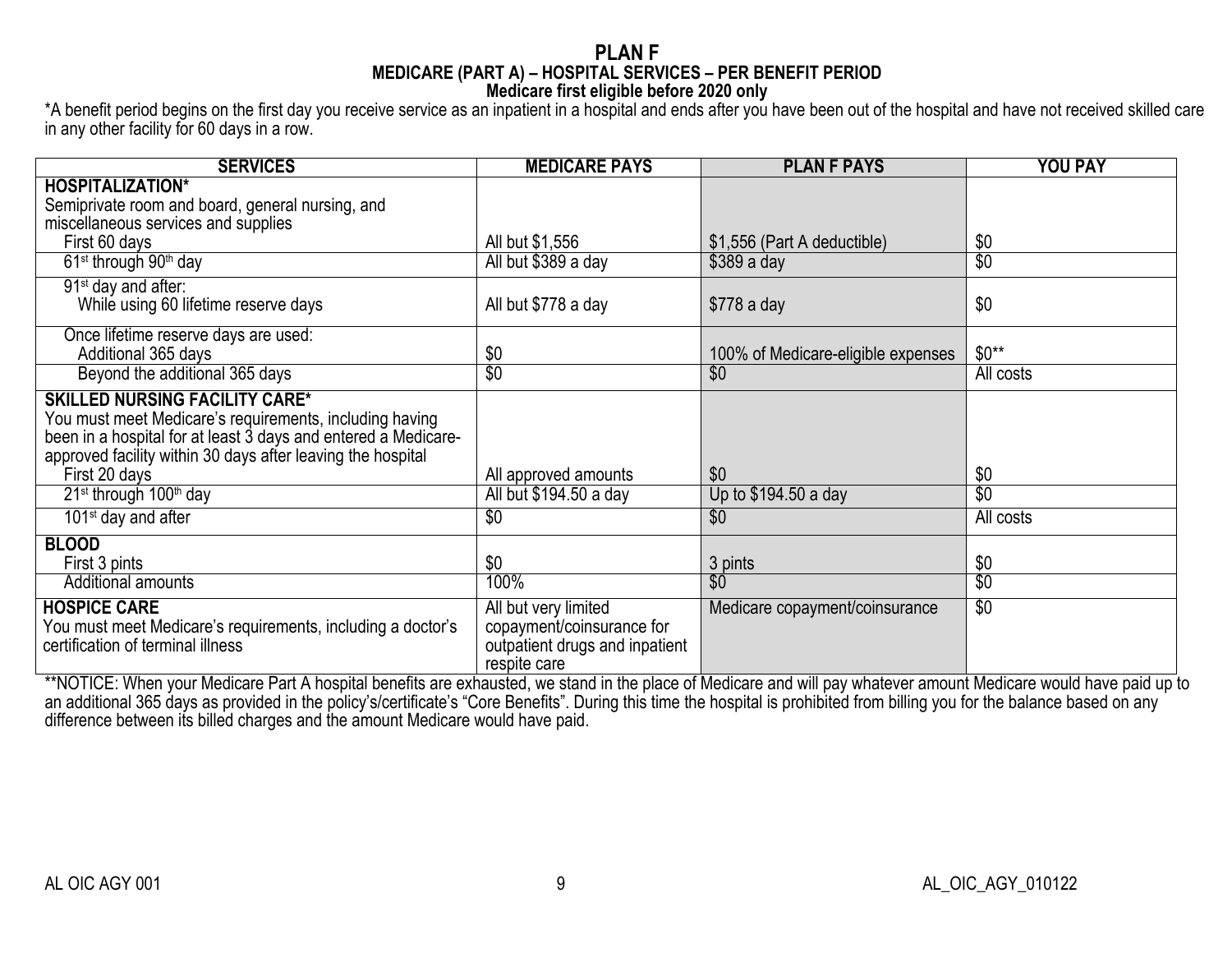### **PLAN F MEDICARE (PART B) – MEDICAL SERVICES – PER CALENDAR YEAR Medicare first eligible before 2020 only**

| <b>SERVICES</b>                                              | <b>MEDICARE PAYS</b> | <b>PLAN F PAYS</b>        | <b>YOU PAY</b> |
|--------------------------------------------------------------|----------------------|---------------------------|----------------|
| <b>MEDICAL EXPENSES - IN OR OUT OF THE HOSPITAL</b>          |                      |                           |                |
| AND OUTPATIENT HOSPITAL TREATMENT, such as                   |                      |                           |                |
| physician's services, inpatient and outpatient medical and   |                      |                           |                |
| surgical services and supplies, physical and speech therapy, |                      |                           |                |
| diagnostic tests, durable medical equipment                  |                      |                           |                |
| First \$233 of Medicare-approved amounts                     | \$0                  | \$233 (Part B deductible) | \$0            |
| Remainder of Medicare-approved amounts                       | Generally 80%        | Generally 20%             | \$0            |
| Part B Excess Charges (above Medicare-approved amounts)      | \$0                  | 100%                      | \$0            |
| <b>BLOOD</b>                                                 |                      |                           |                |
| First 3 pints                                                | \$0                  | All costs                 | \$0            |
| Next \$233 of Medicare-approved amounts                      | \$0                  | \$233 (Part B deductible) | \$0            |
| Remainder of Medicare-approved amounts                       | 80%                  | 20%                       | \$0            |
| <b>CLINICAL LABORATORY SERVICES - TESTS FOR</b>              |                      |                           |                |
| <b>DIAGNOSTIC SERVICES</b>                                   | 100%                 | \$0                       | \$0            |

| <b>PARTS A AND B</b> |  |  |  |
|----------------------|--|--|--|
|----------------------|--|--|--|

| <b>HOME HEALTH CARE - MEDICARE-APPROVED</b><br>I SERVICES |      |                           |     |
|-----------------------------------------------------------|------|---------------------------|-----|
| Medically necessary skilled care services and medical     | 100% | \$0                       | \$0 |
| supplies                                                  |      |                           |     |
| <b>DURABLE MEDICAL EQUIPMENT</b>                          |      |                           |     |
| First \$233 of Medicare-approved amounts                  | \$0  | \$233 (Part B deductible) | \$0 |
| Remainder of Medicare-approved amounts                    | 80%  | 20%                       | \$0 |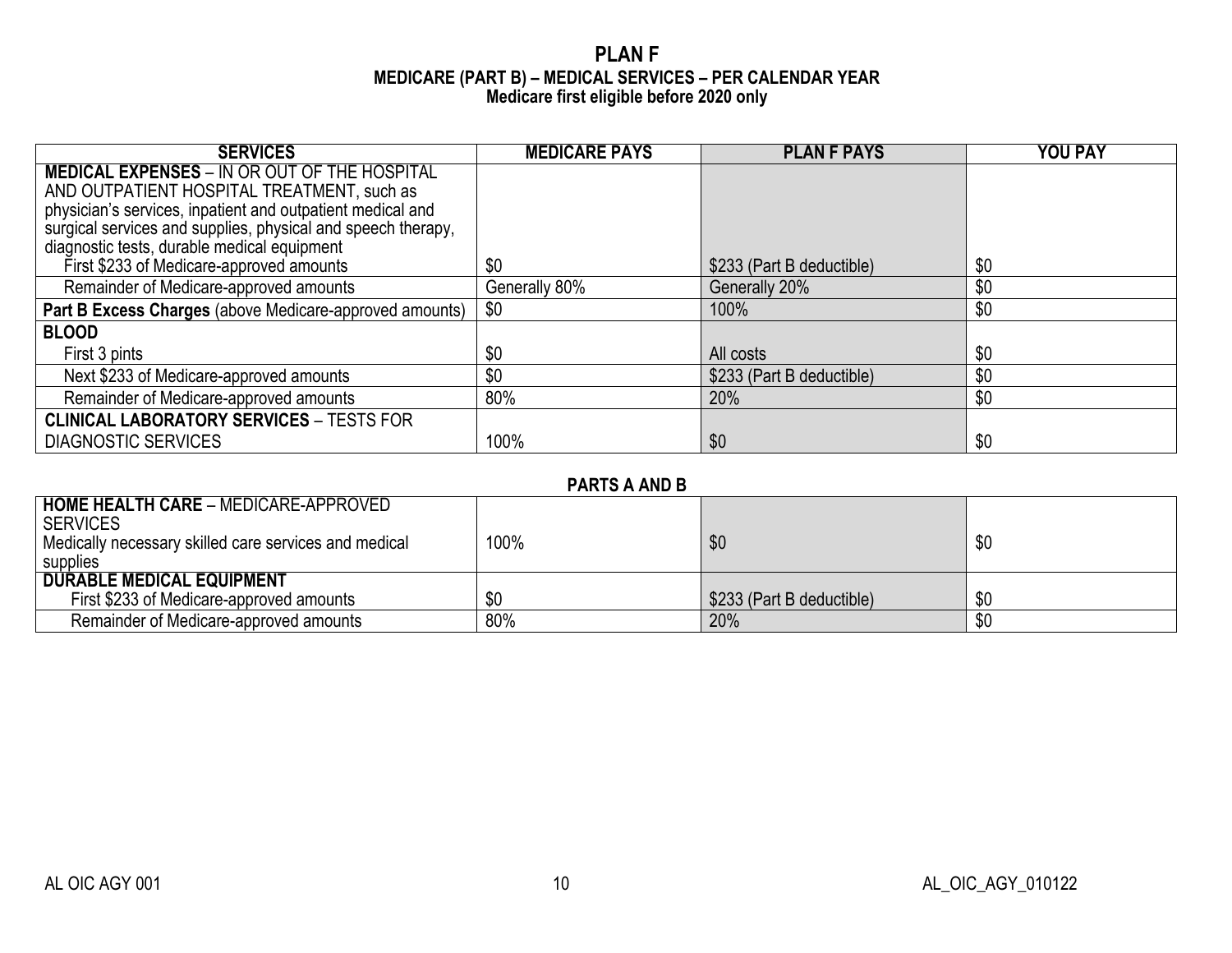### **PLAN F MEDICARE (PART B) – MEDICAL SERVICES – PER CALENDAR YEAR Medicare first eligible before 2020 only**

| <b>SERVICES</b>                                                                                                                                                   | <b>MEDICARE PAYS</b> | <b>PLAN F PAYS</b>                               | <b>YOU PAY</b>                                                   |
|-------------------------------------------------------------------------------------------------------------------------------------------------------------------|----------------------|--------------------------------------------------|------------------------------------------------------------------|
| <b>FOREIGN TRAVEL - NOT COVERED BY MEDICARE</b><br>Medically necessary emergency care services beginning<br>during the first 60 days of each trip outside the USA |                      |                                                  |                                                                  |
| First \$250 each calendar year                                                                                                                                    | \$0                  | \$0                                              | \$250                                                            |
| Remainder of charges                                                                                                                                              | \$0                  | 80% to a lifetime maximum benefit<br>of \$50,000 | 20% and amounts over the<br>\$50,000 lifetime maximum<br>benefit |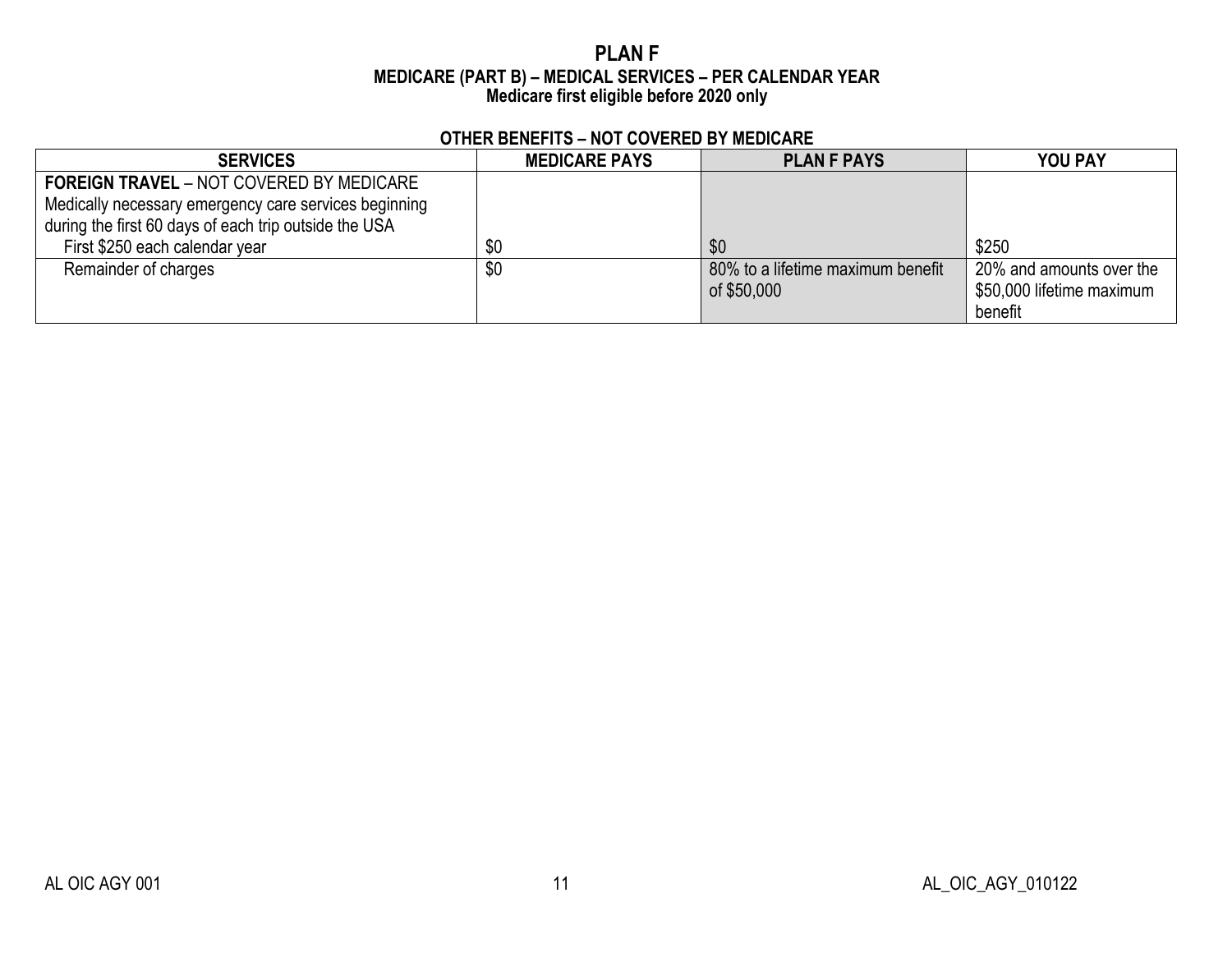### **PLAN G MEDICARE (PART A) – HOSPITAL SERVICES – PER BENEFIT PERIOD**

\*A benefit period begins on the first day you receive service as an inpatient in a hospital and ends after you have been out of the hospital and have not received skilled care in any other facility for 60 days in a row.

| <b>SERVICES</b>                                                                                                                                                                                                                   | <b>MEDICARE PAYS</b>                                                                                | <b>PLAN G PAYS</b>                 | YOU PAY         |
|-----------------------------------------------------------------------------------------------------------------------------------------------------------------------------------------------------------------------------------|-----------------------------------------------------------------------------------------------------|------------------------------------|-----------------|
| <b>HOSPITALIZATION*</b>                                                                                                                                                                                                           |                                                                                                     |                                    |                 |
| Semiprivate room and board, general nursing, and                                                                                                                                                                                  |                                                                                                     |                                    |                 |
| miscellaneous services and supplies                                                                                                                                                                                               |                                                                                                     |                                    |                 |
| First 60 days                                                                                                                                                                                                                     | All but \$1,556                                                                                     | \$1,556 (Part A deductible)        | \$0             |
| 61 <sup>st</sup> through 90 <sup>th</sup> day                                                                                                                                                                                     | All but \$389 a day                                                                                 | $$389a$ day                        | \$0             |
| 91 <sup>st</sup> day and after:                                                                                                                                                                                                   |                                                                                                     |                                    |                 |
| While using 60 lifetime reserve days                                                                                                                                                                                              | All but \$778 a day                                                                                 | $$778$ a day                       | \$0             |
| Once lifetime reserve days are used:                                                                                                                                                                                              |                                                                                                     |                                    |                 |
| Additional 365 days                                                                                                                                                                                                               | \$0                                                                                                 | 100% of Medicare-eligible expenses | $$0**$          |
| Beyond the additional 365 days                                                                                                                                                                                                    | \$0                                                                                                 | \$0                                | All costs       |
| <b>SKILLED NURSING FACILITY CARE*</b><br>You must meet Medicare's requirements, including having<br>been in a hospital for at least 3 days and entered a Medicare-<br>approved facility within 30 days after leaving the hospital |                                                                                                     |                                    |                 |
| First 20 days                                                                                                                                                                                                                     | All approved amounts                                                                                | \$0                                | \$0             |
| 21 <sup>st</sup> through 100 <sup>th</sup> day                                                                                                                                                                                    | All but \$194.50 a day                                                                              | Up to \$194.50 a day               | \$0             |
| 101 <sup>st</sup> day and after                                                                                                                                                                                                   | \$0                                                                                                 | \$0                                | All costs       |
| <b>BLOOD</b>                                                                                                                                                                                                                      |                                                                                                     |                                    |                 |
| First 3 pints                                                                                                                                                                                                                     | \$0                                                                                                 | 3 pints                            | \$0             |
| <b>Additional amounts</b>                                                                                                                                                                                                         | 100%                                                                                                | \$0                                | \$0             |
| <b>HOSPICE CARE</b><br>You must meet Medicare's requirements, including a doctor's<br>certification of terminal illness                                                                                                           | All but very limited<br>copayment/coinsurance for<br>outpatient drugs and inpatient<br>respite care | Medicare copayment/coinsurance     | $\overline{30}$ |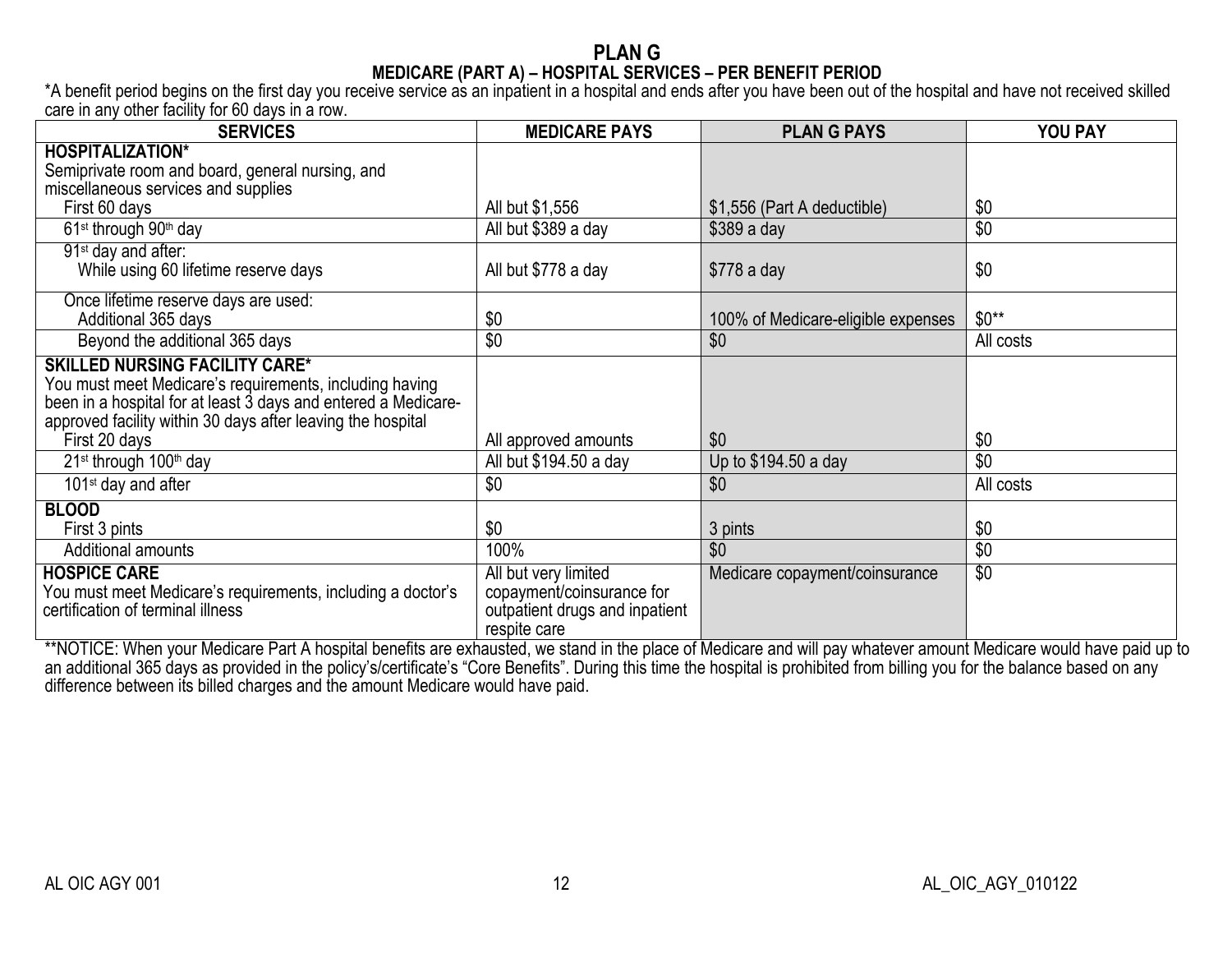#### **PLAN G MEDICARE (PART B) – MEDICAL SERVICES – PER CALENDAR YEAR**

\*Once you have been billed \$233 of Medicare-approved amounts for covered services (which are noted with an asterisk), your Part B deductible will have been met for the calendar year.

| <b>SERVICES</b>                                                  | <b>MEDICARE PAYS</b> | <b>PLAN G PAYS</b> | <b>YOU PAY</b>            |
|------------------------------------------------------------------|----------------------|--------------------|---------------------------|
| <b>MEDICAL EXPENSES - IN OR OUT OF THE HOSPITAL AND</b>          |                      |                    |                           |
| OUTPATIENT HOSPITAL TREATMENT, such as physician's               |                      |                    |                           |
| services, inpatient and outpatient medical and surgical services |                      |                    |                           |
| and supplies, physical and speech therapy, diagnostic tests,     |                      |                    |                           |
| durable medical equipment                                        |                      |                    |                           |
| First \$233 of Medicare-approved amounts*                        | \$0                  | \$0                | \$233 (Part B deductible) |
| Remainder of Medicare-approved amounts                           | Generally 80%        | Generally 20%      | \$0                       |
| Part B Excess Charges (above Medicare-approved amounts)          | \$0                  | 100%               | $\sqrt[6]{30}$            |
| <b>BLOOD</b>                                                     |                      |                    |                           |
| First 3 pints                                                    | \$0                  | All costs          | \$0                       |
| Next \$233 of Medicare-approved amounts*                         | \$0                  | \$0                | \$233 (Part B deductible) |
| Remainder of Medicare-approved amounts                           | 80%                  | 20%                | \$0                       |
| <b>CLINICAL LABORATORY SERVICES - TESTS FOR</b>                  |                      |                    |                           |
| <b>DIAGNOSTIC SERVICES</b>                                       | 100%                 | \$0                | \$0                       |

### **PARTS A AND B**

| <b>HOME HEALTH CARE - MEDICARE-APPROVED SERVICES</b>           |      |     |                           |
|----------------------------------------------------------------|------|-----|---------------------------|
| Medically necessary skilled care services and medical supplies | 100% | \$0 | n n                       |
| <b>DURABLE MEDICAL EQUIPMENT</b>                               |      |     |                           |
| First \$233 of Medicare-approved amounts*                      |      | \$0 | \$233 (Part B deductible) |
| Remainder of Medicare-approved amounts                         | 80%  | 20% |                           |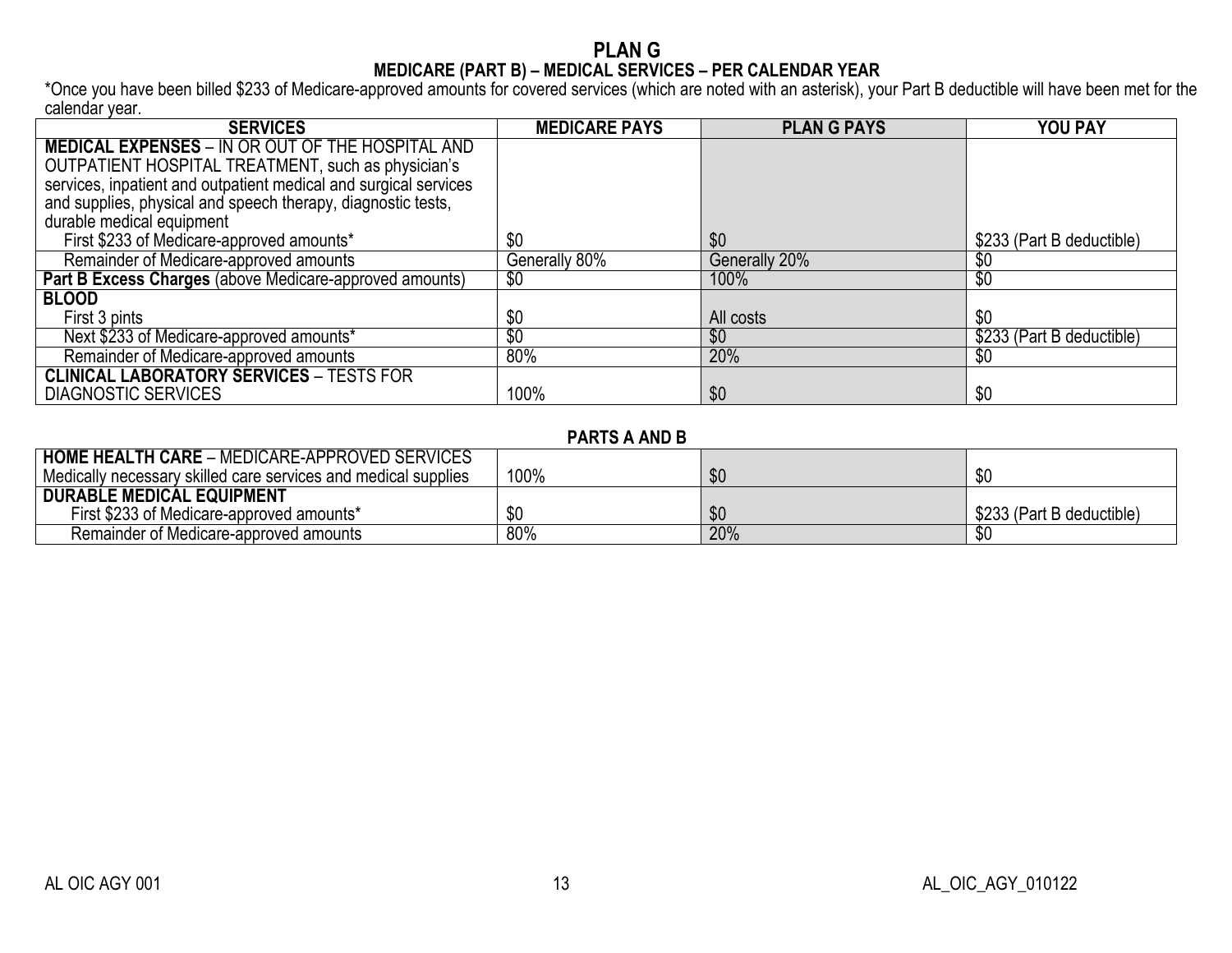# **PLAN G MEDICARE (PART B) – MEDICAL SERVICES – PER CALENDAR YEAR**

| <b>SERVICES</b>                                              | <b>MEDICARE PAYS</b> | <b>PLANG PAYS</b>                 | <b>YOU PAY</b>            |
|--------------------------------------------------------------|----------------------|-----------------------------------|---------------------------|
| <b>FOREIGN TRAVEL - NOT COVERED BY MEDICARE</b>              |                      |                                   |                           |
| Medically necessary emergency care services beginning during |                      |                                   |                           |
| the first 60 days of each trip outside the USA               |                      |                                   |                           |
| First \$250 each calendar year                               | \$0                  | \$0                               | \$250                     |
| Remainder of charges                                         | \$0                  | 80% to a lifetime maximum benefit | 20% and amounts over the  |
|                                                              |                      | of \$50,000                       | \$50,000 lifetime maximum |
|                                                              |                      |                                   | benefit                   |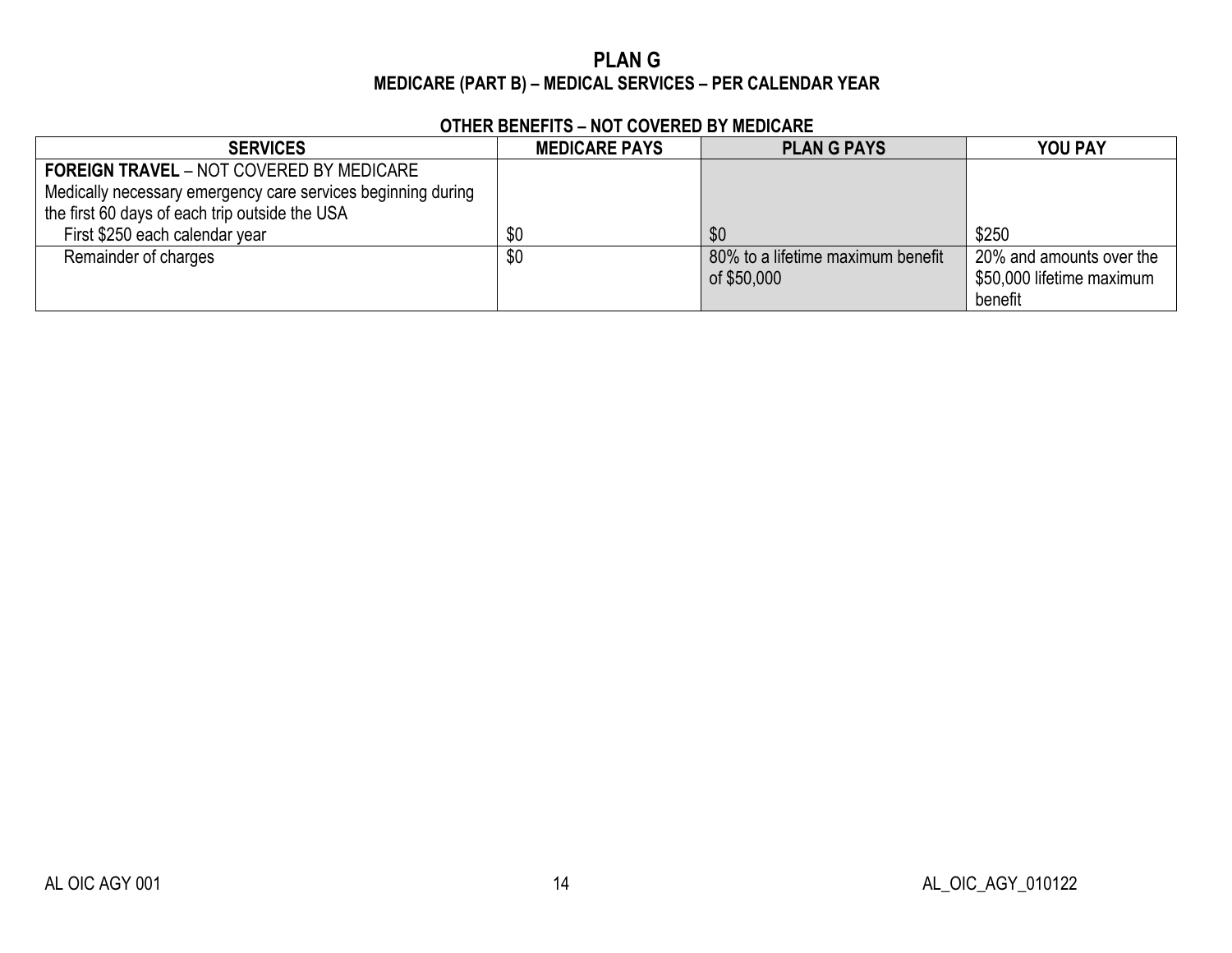# **HIGH DEDUCTIBLE PLAN G MEDICARE (PART A) – HOSPITAL SERVICES – PER BENEFIT PERIOD**

\*A benefit period begins on the first day you receive service as an inpatient in a hospital and ends after you have been out of the hospital and have not received skilled care in any other facility for 60 days in a row.

\*\*\*This high deductible plan pays the same benefits as Plan G after you have paid a calendar year \$2,490 deductible. Benefits from the high deductible Plan G will not begin until out-of-pocket expenses are \$2,490. Out-of-pocket expenses for this deductible include expenses for the Medicare Part B deductible, and expenses that would ordinarily be paid by the policy. This does not include the plan's separate foreign travel emergency deductible.

|                                                                                                                                                                                                                                                    |                                                                                                      | AFTER YOU PAY \$2,490                    | IN ADDITION TO \$2,490          |
|----------------------------------------------------------------------------------------------------------------------------------------------------------------------------------------------------------------------------------------------------|------------------------------------------------------------------------------------------------------|------------------------------------------|---------------------------------|
| <b>SERVICES</b>                                                                                                                                                                                                                                    | <b>MEDICARE PAYS</b>                                                                                 | <b>DEDUCTIBLE***</b><br><b>PLAN PAYS</b> | <b>DEDUCTIBLE***</b><br>YOU PAY |
| <b>HOSPITALIZATION*</b>                                                                                                                                                                                                                            |                                                                                                      |                                          |                                 |
| Semiprivate room and board, general nursing, and                                                                                                                                                                                                   |                                                                                                      |                                          |                                 |
| miscellaneous services and supplies                                                                                                                                                                                                                |                                                                                                      |                                          |                                 |
| First 60 days                                                                                                                                                                                                                                      | All but \$1,556                                                                                      | \$1,556 (Part A deductible)              | \$0                             |
| 61 <sup>st</sup> through 90 <sup>th</sup> day                                                                                                                                                                                                      | All but \$389 a day                                                                                  | $$389a$ day                              | \$0                             |
| 91 <sup>st</sup> day and after:<br>While using 60 lifetime reserve days                                                                                                                                                                            | All but \$778 a day                                                                                  | $$778$ a day                             | \$0                             |
|                                                                                                                                                                                                                                                    |                                                                                                      |                                          |                                 |
| Once lifetime reserve days are used:<br>Additional 365 days                                                                                                                                                                                        | \$0                                                                                                  | 100% of Medicare-eligible expenses       | $$0**$                          |
| Beyond the additional 365 days                                                                                                                                                                                                                     | \$0                                                                                                  | \$0                                      | All costs                       |
| <b>SKILLED NURSING FACILITY CARE*</b><br>You must meet Medicare's requirements, including having<br>been in a hospital for at least 3 days and entered a Medicare-<br>approved facility within 30 days after leaving the hospital<br>First 20 days | All approved amounts                                                                                 | \$0                                      | \$0                             |
| 21 <sup>st</sup> through 100 <sup>th</sup> day                                                                                                                                                                                                     | All but \$194.50 a day                                                                               | Up to \$194.50 a day                     | \$0                             |
| 101 <sup>st</sup> day and after                                                                                                                                                                                                                    | \$0                                                                                                  | \$0                                      | All costs                       |
| <b>BLOOD</b>                                                                                                                                                                                                                                       |                                                                                                      |                                          |                                 |
| First 3 pints                                                                                                                                                                                                                                      | \$0                                                                                                  | 3 pints                                  | \$0                             |
| <b>Additional amounts</b>                                                                                                                                                                                                                          | 100%                                                                                                 | \$0                                      | \$0                             |
| <b>HOSPICE CARE</b><br>You must meet Medicare's requirements, including a doctor's<br>certification of terminal illness                                                                                                                            | All but very limited<br>copayment/ coinsurance for<br>outpatient drugs and inpatient<br>respite care | Medicare copayment/coinsurance           | $\overline{30}$                 |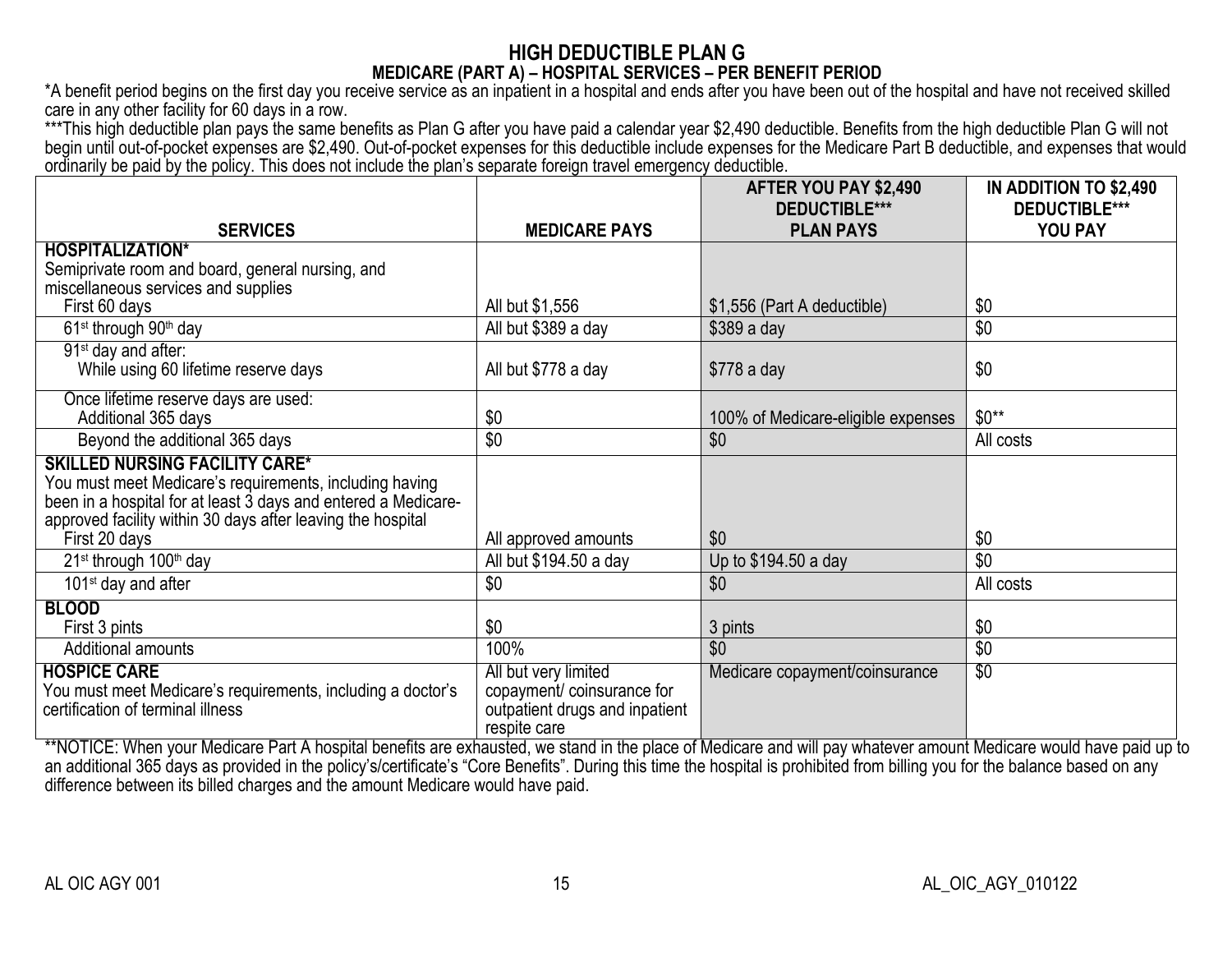### **HIGH DEDUCTIBLE PLAN G MEDICARE (PART B) – MEDICAL SERVICES – PER CALENDAR YEAR**

\*Once you have been billed \$233 of Medicare-approved amounts for covered services (which are noted with an asterisk), your Part B deductible will have been met for the calendar year.

\*\*\*This high deductible plan pays the same benefits as Plan G after you have paid a calendar year \$2,490 deductible. Benefits from the high deductible Plan G will not begin until out-of-pocket expenses are \$2,490. Out-of-pocket expenses for this deductible include expenses for the Medicare Part B deductible, and expenses that would ordinarily be paid by the policy. This does not include the plan's separate foreign travel emergency deductible.

|                                                                                                                                                                                   |                      | AFTER YOU PAY \$2,490<br><b>DEDUCTIBLE***</b> | IN ADDITION TO \$2,490<br><b>DEDUCTIBLE***</b>    |
|-----------------------------------------------------------------------------------------------------------------------------------------------------------------------------------|----------------------|-----------------------------------------------|---------------------------------------------------|
| <b>SERVICES</b>                                                                                                                                                                   | <b>MEDICARE PAYS</b> | <b>PLAN PAYS</b>                              | <b>YOU PAY</b>                                    |
| <b>MEDICAL EXPENSES - IN OR OUT OF THE HOSPITAL AND</b><br>OUTPATIENT HOSPITAL TREATMENT, such as physician's<br>services, inpatient and outpatient medical and surgical services |                      |                                               |                                                   |
| and supplies, physical and speech therapy, diagnostic tests,<br>durable medical equipment                                                                                         |                      |                                               |                                                   |
| First \$233 of Medicare-approved amounts*                                                                                                                                         | \$0                  | \$0                                           | \$233 (Unless Part B)<br>deductible has been met) |
| Remainder of Medicare-approved amounts                                                                                                                                            | Generally 80%        | Generally 20%                                 | \$0                                               |
| Part B Excess Charges (above Medicare-approved amounts)                                                                                                                           | \$0                  | 100%                                          | $\sqrt[6]{}$                                      |
| <b>BLOOD</b>                                                                                                                                                                      |                      |                                               |                                                   |
| First 3 pints                                                                                                                                                                     | \$0                  | All costs                                     | \$0                                               |
| Next \$233 of Medicare-approved amounts*                                                                                                                                          | $\overline{30}$      | \$0                                           | \$233 (Unless Part B<br>deductible has been met)  |
| Remainder of Medicare-approved amounts                                                                                                                                            | 80%                  | 20%                                           | \$0                                               |
| <b>CLINICAL LABORATORY SERVICES - TESTS FOR</b>                                                                                                                                   |                      |                                               |                                                   |
| <b>DIAGNOSTIC SERVICES</b>                                                                                                                                                        | 100%                 | \$0                                           | \$0                                               |

#### **PARTS A AND B**

| <b>HOME HEALTH CARE - MEDICARE-APPROVED SERVICES</b><br>Medically necessary skilled care services and medical supplies | 100% | \$0 | \$0                                              |
|------------------------------------------------------------------------------------------------------------------------|------|-----|--------------------------------------------------|
| <b>DURABLE MEDICAL EQUIPMENT</b><br>First \$233 of Medicare-approved amounts*                                          | \$0  | \$0 | \$233 (Unless Part B<br>deductible has been met) |
| Remainder of Medicare-approved amounts                                                                                 | 80%  | 20% |                                                  |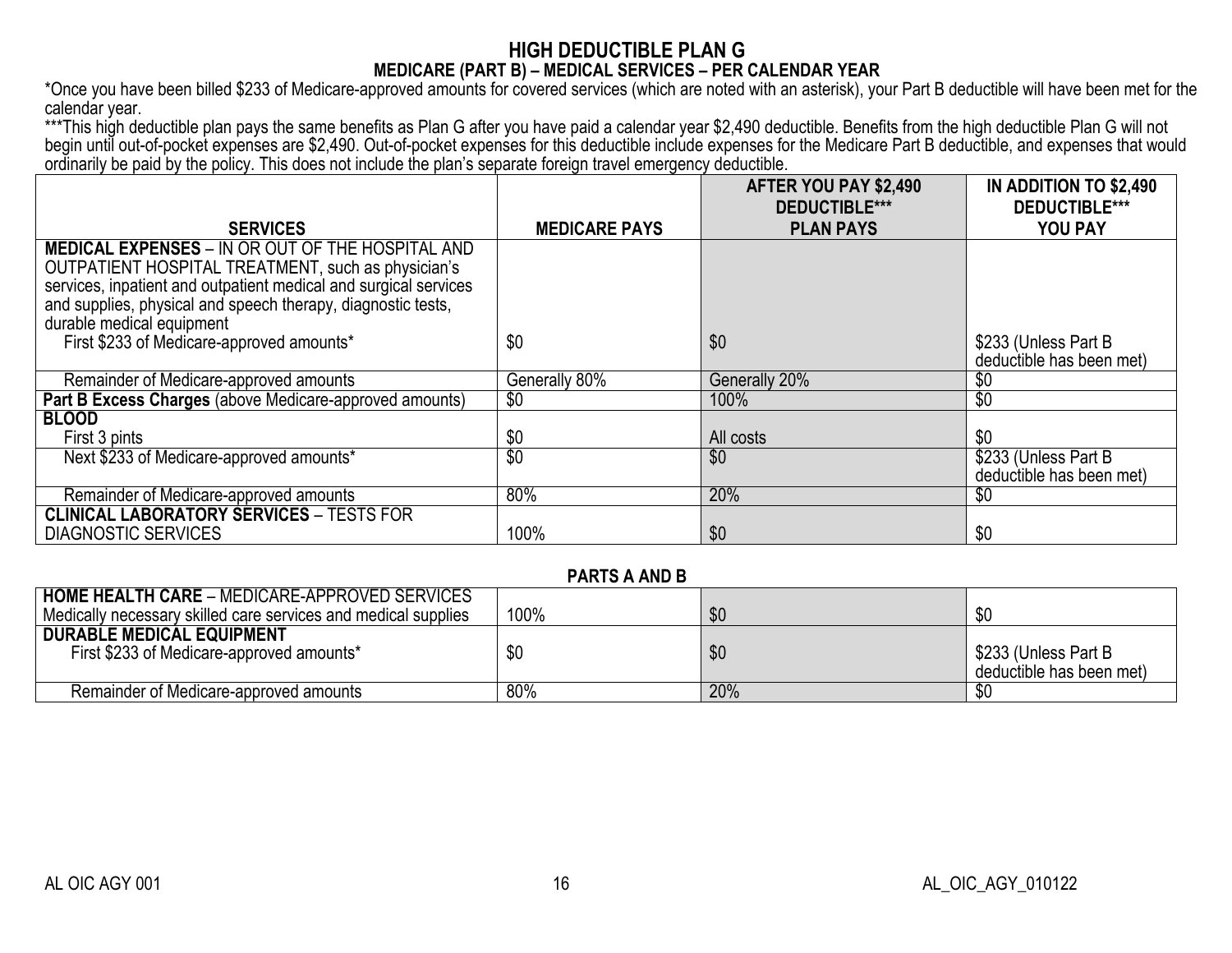# **HIGH DEDUCTIBLE PLAN G MEDICARE (PART B) – MEDICAL SERVICES – PER CALENDAR YEAR**

\*\*\*This high deductible plan pays the same benefits as Plan G after you have paid a calendar year \$2,490 deductible. Benefits from the high deductible Plan G will not begin until out-of-pocket expenses are \$2,490. Out-of-pocket expenses for this deductible include expenses for the Medicare Part B deductible, and expenses that would ordinarily be paid by the policy. This does not include the plan's separate foreign travel emergency deductible.

|                                                              |                      | AFTER YOU PAY \$2,490             | IN ADDITION TO \$2,490    |
|--------------------------------------------------------------|----------------------|-----------------------------------|---------------------------|
|                                                              |                      | DEDUCTIBLE***                     | <b>DEDUCTIBLE***</b>      |
| <b>SERVICES</b>                                              | <b>MEDICARE PAYS</b> | <b>PLAN PAYS</b>                  | <b>YOU PAY</b>            |
| <b>FOREIGN TRAVEL - NOT COVERED BY MEDICARE</b>              |                      |                                   |                           |
| Medically necessary emergency care services beginning during |                      |                                   |                           |
| the first 60 days of each trip outside the USA               |                      |                                   |                           |
| First \$250 each calendar year                               | \$0                  | \$0                               | \$250                     |
| Remainder of charges                                         | \$0                  | 80% to a lifetime maximum benefit | 20% and amounts over the  |
|                                                              |                      | of \$50,000                       | \$50,000 lifetime maximum |
|                                                              |                      |                                   | benefit                   |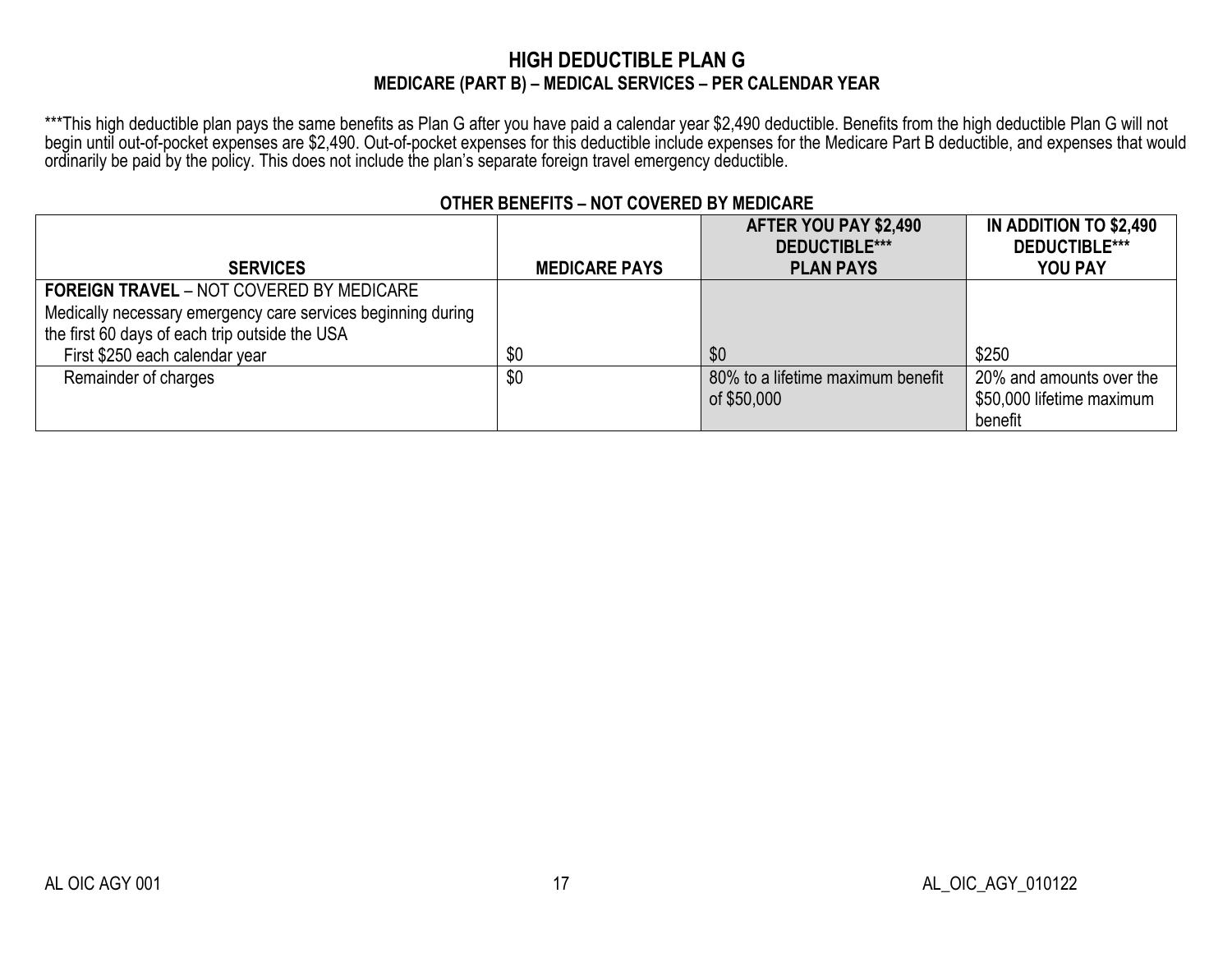## **PLAN N MEDICARE (PART A) – HOSPITAL SERVICES – PER BENEFIT PERIOD**

\*A benefit period begins on the first day you receive service as an inpatient in a hospital and ends after you have been out of the hospital and have not received skilled care in any other facility for 60 days in a row.

| <b>SERVICES</b>                                             | <b>MEDICARE PAYS</b>           | <b>PLAN N PAYS</b>                 | YOU PAY         |
|-------------------------------------------------------------|--------------------------------|------------------------------------|-----------------|
| <b>HOSPITALIZATION*</b>                                     |                                |                                    |                 |
| Semiprivate room and board, general nursing, and            |                                |                                    |                 |
| miscellaneous services and supplies                         |                                |                                    |                 |
| First 60 days                                               | All but \$1,556                | \$1,556 (Part A deductible)        | \$0             |
| 61 <sup>st</sup> through 90 <sup>th</sup> day               | All but \$389 a day            | $$389$ a day                       | \$0             |
| 91 <sup>st</sup> day and after:                             |                                |                                    |                 |
| While using 60 lifetime reserve days                        | All but \$778 a day            | $$778$ a day                       | \$0             |
| Once lifetime reserve days are used:                        |                                |                                    |                 |
| Additional 365 days                                         | \$0                            | 100% of Medicare-eligible expenses | $$0**$          |
| Beyond the additional 365 days                              | \$0                            | \$0                                | All costs       |
| <b>SKILLED NURSING FACILITY CARE*</b>                       |                                |                                    |                 |
| You must meet Medicare's requirements, including having     |                                |                                    |                 |
| been in a hospital for at least 3 days and entered a        |                                |                                    |                 |
| Medicare-approved facility within 30 days after leaving the |                                |                                    |                 |
| hospital.                                                   |                                | \$0                                |                 |
| First 20 days                                               | All approved amounts           |                                    | \$0             |
| 21 <sup>st</sup> through 100 <sup>th</sup> day              | All but \$194.50 a day         | Up to \$194.50 a day               | \$0             |
| 101 <sup>st</sup> day and after                             | \$0                            | \$0                                | All costs       |
| <b>BLOOD</b>                                                |                                |                                    |                 |
| First 3 pints                                               | \$0                            | 3 pints                            | \$0             |
| Additional amounts                                          | 100%                           | \$0                                | \$0             |
| <b>HOSPICE CARE</b>                                         | All but very limited           | Medicare copayment/coinsurance     | $\overline{50}$ |
| You must meet Medicare's requirements, including a          | copayment/coinsurance for      |                                    |                 |
| doctor's certification of terminal illness.                 | outpatient drugs and inpatient |                                    |                 |
|                                                             | respite care                   |                                    |                 |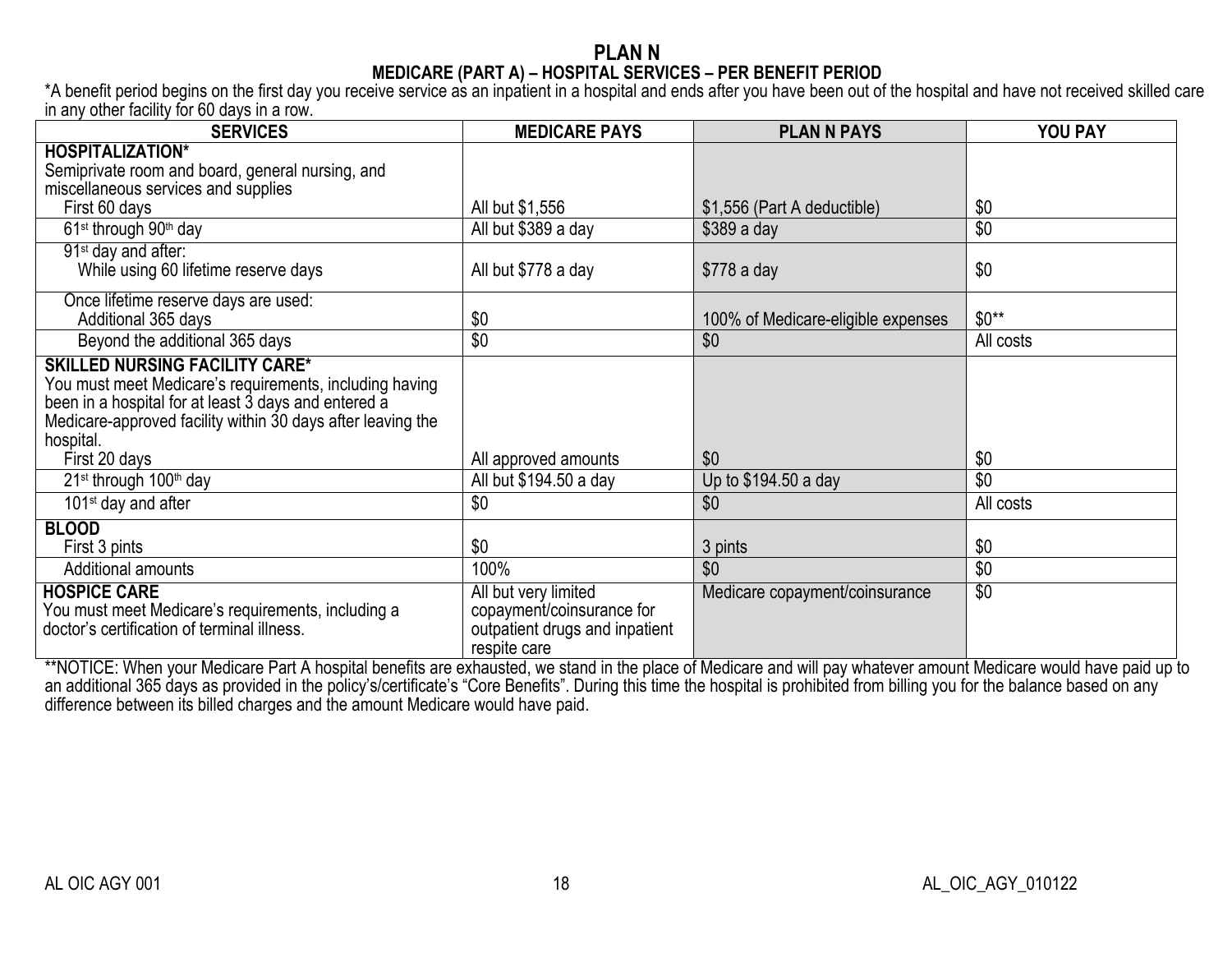#### **PLAN N MEDICARE (PART B) – MEDICAL SERVICES – PER CALENDAR YEAR**

\*Once you have been billed \$233 of Medicare-approved amounts for covered services (which are noted with an asterisk), your Part B deductible will have been met for the calendar year.

| <b>SERVICES</b>                                                                                                                                                                                                                                                                                                                                                          | <b>MEDICARE PAYS</b> | <b>PLAN N PAYS</b>                                                                                                                                                                                                                                                    | <b>YOU PAY</b>                                                                                                                                                                                                                                                       |
|--------------------------------------------------------------------------------------------------------------------------------------------------------------------------------------------------------------------------------------------------------------------------------------------------------------------------------------------------------------------------|----------------------|-----------------------------------------------------------------------------------------------------------------------------------------------------------------------------------------------------------------------------------------------------------------------|----------------------------------------------------------------------------------------------------------------------------------------------------------------------------------------------------------------------------------------------------------------------|
| <b>MEDICAL EXPENSES - IN OR OUT OF THE</b><br>HOSPITAL AND OUTPATIENT HOSPITAL<br>TREATMENT, such as physician's services, inpatient<br>and outpatient medical and surgical services and<br>supplies, physical and speech therapy, diagnostic tests,<br>durable medical equipment<br>First \$233 of Medicare-approved amounts*<br>Remainder of Medicare-approved amounts | \$0<br>Generally 80% | \$0<br>Balance, other than up to \$20 per<br>office visit and up to \$50 per<br>emergency room visit. The<br>copayment of up to \$50 is waived<br>if the insured is admitted to any<br>hospital and the emergency visit<br>is covered as a Medicare Part A<br>expense | \$233 (Part B deductible)<br>Up to \$20 per office visit and up<br>to \$50 per emergency room<br>visit. The copayment of up to<br>\$50 is waived if the insured is<br>admitted to any hospital and the<br>emergency visit is covered as a<br>Medicare Part A expense |
| Part B Excess Charges (above Medicare-approved<br>amounts)                                                                                                                                                                                                                                                                                                               | $\overline{30}$      | \$0                                                                                                                                                                                                                                                                   | All costs                                                                                                                                                                                                                                                            |
| <b>BLOOD</b>                                                                                                                                                                                                                                                                                                                                                             |                      |                                                                                                                                                                                                                                                                       |                                                                                                                                                                                                                                                                      |
| First 3 pints                                                                                                                                                                                                                                                                                                                                                            | \$0                  | All costs                                                                                                                                                                                                                                                             | \$0                                                                                                                                                                                                                                                                  |
| Next \$233 of Medicare-approved amounts*                                                                                                                                                                                                                                                                                                                                 | $\overline{50}$      | $\overline{50}$                                                                                                                                                                                                                                                       | \$233 (Part B deductible)                                                                                                                                                                                                                                            |
| Remainder of Medicare-approved amounts                                                                                                                                                                                                                                                                                                                                   | 80%                  | 20%                                                                                                                                                                                                                                                                   | \$0                                                                                                                                                                                                                                                                  |
| <b>CLINICAL LABORATORY SERVICES - TESTS FOR</b><br><b>DIAGNOSTIC SERVICES</b>                                                                                                                                                                                                                                                                                            | 100%                 | \$0                                                                                                                                                                                                                                                                   | \$0                                                                                                                                                                                                                                                                  |